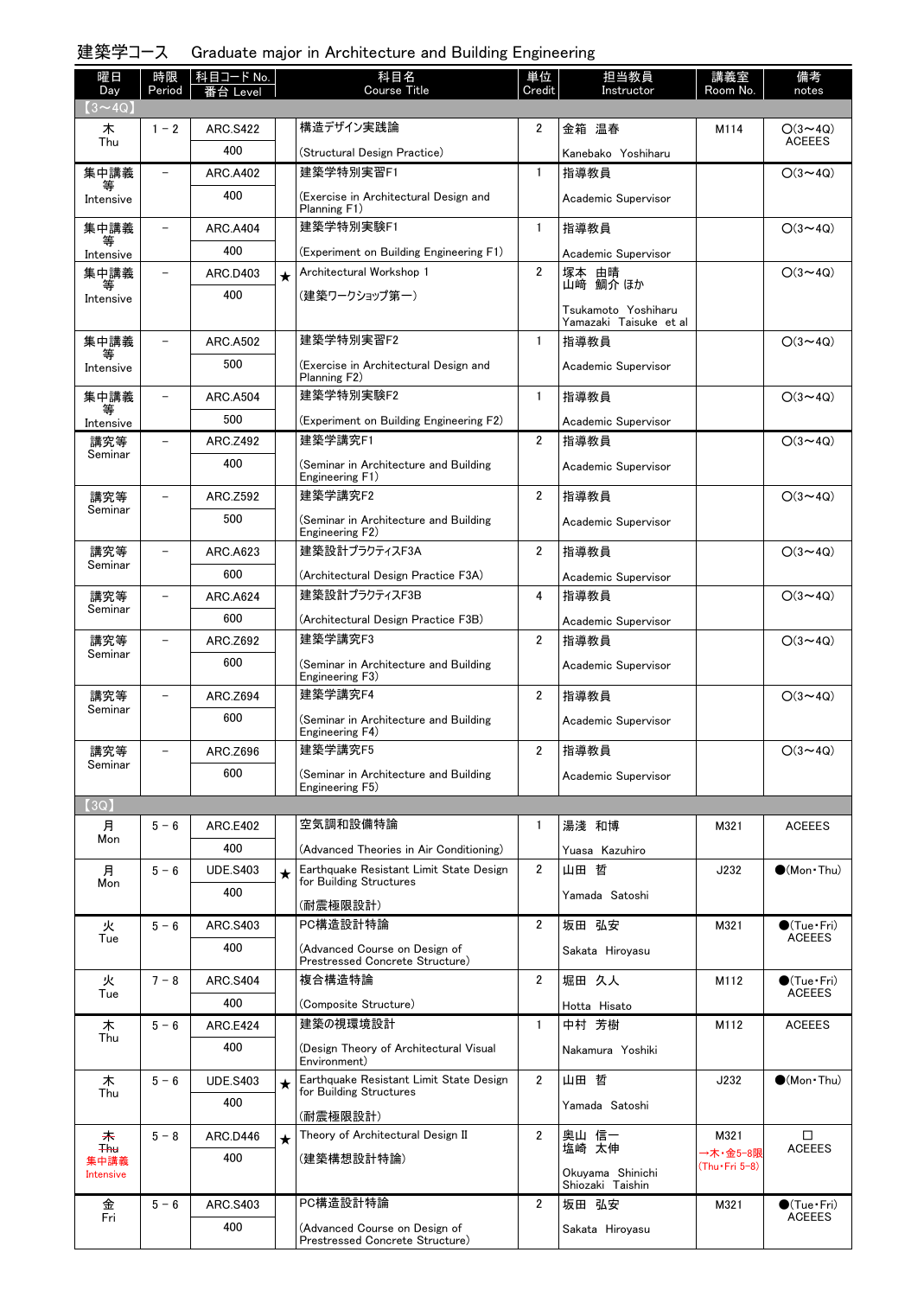# 建築学コース Graduate major in Architecture and Building Engineering

| 曜日             | 時限                       | 科目コード No.              |              | 科目名                                                                             | 単位             | 担当教員                                    | 講義室        | 備考                   |
|----------------|--------------------------|------------------------|--------------|---------------------------------------------------------------------------------|----------------|-----------------------------------------|------------|----------------------|
| Day<br>3Q)     | Period                   |                        |              | <b>Course Title</b>                                                             | Credit         | Instructor                              | Room No.   | notes                |
|                | $7 - 8$                  | <b>ARC.S404</b>        |              | 複合構造特論                                                                          | $\overline{2}$ | 堀田 久人                                   | M112       | $\bullet$ (Tue•Fri)  |
| 金<br>Fri       |                          | 400                    |              |                                                                                 |                |                                         |            | <b>ACEEES</b>        |
|                | $\overline{\phantom{0}}$ |                        |              | (Composite Structure)<br>Architectural Design Studio II                         | $\overline{2}$ | Hotta Hisato<br>安田 幸一                   |            |                      |
| 集中講義<br>等      |                          | <b>ARC.D422</b><br>400 | $\star$<br>С |                                                                                 |                | 奥山 信一 ほか                                |            |                      |
| Intensive      |                          |                        |              | (建築意匠設計第二)                                                                      |                | Yasuda Koichi                           |            |                      |
|                |                          |                        |              |                                                                                 |                | Okuyama Shinichi et al                  |            |                      |
| 集中講義<br>等      |                          | <b>ARC.D445</b>        |              | 建築意匠特論                                                                          | $\overline{2}$ | 安田 幸一<br>奥山 信一 ほか                       |            | <b>ACEEES</b>        |
| Intensive      |                          | 400                    |              | (Theory of Architectural Design I)                                              |                | Yasuda Koichi                           |            |                      |
|                |                          |                        |              |                                                                                 |                | Okuyama Shinichi et al                  |            |                      |
| 集中講義<br>等      | $\overline{\phantom{a}}$ | ARC.A603               |              | 建築学特別プロジェクトF3·1                                                                 | $\mathbf{1}$   | 指導教員                                    |            |                      |
| Intensive      |                          | 600                    |              | (Project in Architecture and Building<br>Engineering $F3 \cdot 1$ )             |                | Academic Supervisor                     |            |                      |
| 集中講義<br>等      | $\overline{\phantom{a}}$ | ARC.A607               |              | 建築学特別プロジェクトF4·1                                                                 | $\mathbf{1}$   | 指導教員                                    |            |                      |
| Intensive      |                          | 600                    |              | (Project in Architecture and Building                                           |                | Academic Supervisor                     |            |                      |
| (4Q)           |                          |                        |              | Engineering $F4 \cdot 1$ )                                                      |                |                                         |            |                      |
| 月              | $1 - 4$                  | <b>ARC.P442</b>        |              | 空間計画学特論第二                                                                       | $\overline{2}$ | 大佛 俊泰                                   | $M4 - 103$ | □                    |
| Mon            |                          | 400                    |              | (Theories in Urban Analysis and Planning                                        |                |                                         |            | <b>ACEEES</b>        |
|                |                          |                        |              | $\mathbf{II}$                                                                   |                | Osaragi Toshihiro                       |            |                      |
| 月<br>Mon       | $5 - 6$                  | <b>UDE.S404</b>        | $\star$      | Passive-control Structures and Base-<br>isolated Structures against Earthquakes | $\overline{2}$ | 山田 哲<br>佐藤 大樹 ほか                        | J232       | $\bigcirc$ (Mon Thu) |
|                |                          | 400                    |              | (制振・免震構造特論)                                                                     |                | Yamada Satoshi<br>Sato Daiki et al      |            |                      |
| 月              | $5 - 8$                  | <b>ARC.D447</b>        | $\star$      | Architectural Theory for Urban Space                                            | $\overline{2}$ | 塚本 由晴                                   | $M1 - 314$ | □                    |
| Mon            |                          | 400                    |              | (都市環境設計特論)                                                                      |                | Tsukamoto Yoshiharu                     |            | <b>ACEEES</b>        |
| 月              | $7 - 8$                  | <b>UDE.S405</b>        | $\star$      | Post-earthquake Damage Evaluation and                                           | $\overline{2}$ | 吉敷 祥一                                   | J232       | $\bigcirc$ (Mon Thu) |
| Mon            |                          | 400                    |              | Rehabilitation of Steel Structures                                              |                | Kishiki Shoichi                         |            |                      |
|                |                          |                        |              | (被災鉄骨造建物の損傷評価と補修設計)                                                             |                |                                         |            |                      |
| 火<br>Tue       | $3 - 6$                  | <b>ARC.P423</b>        |              | 施設計画学演習                                                                         | $\overline{2}$ | 斎尾 直子                                   | $M4 - 103$ | □                    |
|                |                          | 400                    |              | (Advanced Exercise in Facility Planning)                                        |                | Saio Naoko                              |            |                      |
| 木<br>Thu       | $3 - 4$                  | <b>ARC.E425</b>        |              | 熱環境の評価と設計                                                                       | $\mathbf{1}$   | 淺輪 貴史                                   | M112       | <b>ACEEES</b>        |
|                |                          | 400                    |              | (Evaluation and Design of Thermal<br>Environment)                               |                | Asawa Takashi                           |            |                      |
| 木              | $5 - 6$                  | <b>UDE.S404</b>        |              | Passive-control Structures and Base-<br>isolated Structures against Earthquakes | $\overline{2}$ | 山田 哲<br>佐藤 大樹 ほか                        | J232       | $\bullet$ (Mon Thu)  |
| Thu            |                          | 400                    |              |                                                                                 |                |                                         |            |                      |
|                |                          |                        |              | (制振·免震構造特論)                                                                     |                | Yamada Satoshi<br>Sato Daiki et al      |            |                      |
| 木              | $7 - 8$                  | <b>UDE.S405</b>        | $\star$      | Post-earthquake Damage Evaluation and                                           | $\overline{2}$ | 吉敷 祥一                                   | J232       | $\bullet$ (Mon Thu)  |
| Thu            |                          | 400                    |              | Rehabilitation of Steel Structures                                              |                | Kishiki Shoichi                         |            |                      |
|                |                          |                        |              | (被災鉄骨造建物の損傷評価と補修設計)                                                             |                |                                         |            |                      |
| 金<br>Fri       | $7 - 8$                  | <b>ARC.E403</b>        |              | 給排水 衛生設備特論                                                                      | $\mathbf{1}$   | 湯淺和博<br>鍵 直樹                            | M112       | <b>ACEEES</b>        |
|                |                          | 400                    |              | (Advanced Theories in Water Supply and<br>Drainage)                             |                | Yuasa Kazuhiro                          |            |                      |
|                |                          |                        |              |                                                                                 |                | Kagi Naoki                              |            |                      |
| 集中講義<br>等      |                          | ARC.A407               |              | 建築設計プラクティスF1A                                                                   | 2              | 奥山 信一<br>横山 裕ほか                         |            |                      |
| Intensive      |                          | 400                    |              | (Architectural Design Practice F1A)                                             |                | Okuyama Shinichi                        |            |                      |
|                |                          |                        |              |                                                                                 |                | Yokoyama Yutaka et al                   |            |                      |
| 集中講義           |                          | <b>ARC.D404</b>        | $\star$      | Architectural Tour                                                              | $\mathbf{1}$   | 山﨑 鯛介                                   |            |                      |
| 等<br>Intensive |                          | 400                    |              | (建築史特別実習)                                                                       |                | Yamazaki Taisuke                        |            |                      |
| 集中講義           |                          | ARC.D423               | $\star$      | Architectural Design Studio III                                                 | 2              | 安田 幸一<br>奥山 信一 ほか                       |            |                      |
| Intensive      |                          | 400                    | C            | (建築意匠設計第三)                                                                      |                |                                         |            |                      |
|                |                          |                        |              |                                                                                 |                | Yasuda Koichi<br>Okuyama Shinichi et al |            |                      |
| 集中講義           |                          | <b>ARC.D424</b>        | $\star$      | Theory of Architectural Space and                                               | $\overline{2}$ | 塚本 由晴                                   | $M1 - 306$ |                      |
| 等<br>Intensive |                          | 400                    | C            | Planning                                                                        |                | ※ 庄 ゆた夏                                 |            |                      |
|                |                          |                        |              | (建築空間設計特別演習)                                                                    |                | Tsukamoto Yoshiharu<br>X Sho Yutaka     |            |                      |
| 集中講義           |                          | <b>ARC.A604</b>        |              | 建築学特別プロジェクトF3・2                                                                 | $\mathbf{1}$   | 指導教員                                    |            |                      |
| 等<br>Intensive |                          | 600                    |              | (Project in Architecture and Building<br>Engineering $F3 \cdot 2$ )             |                | Academic Supervisor                     |            |                      |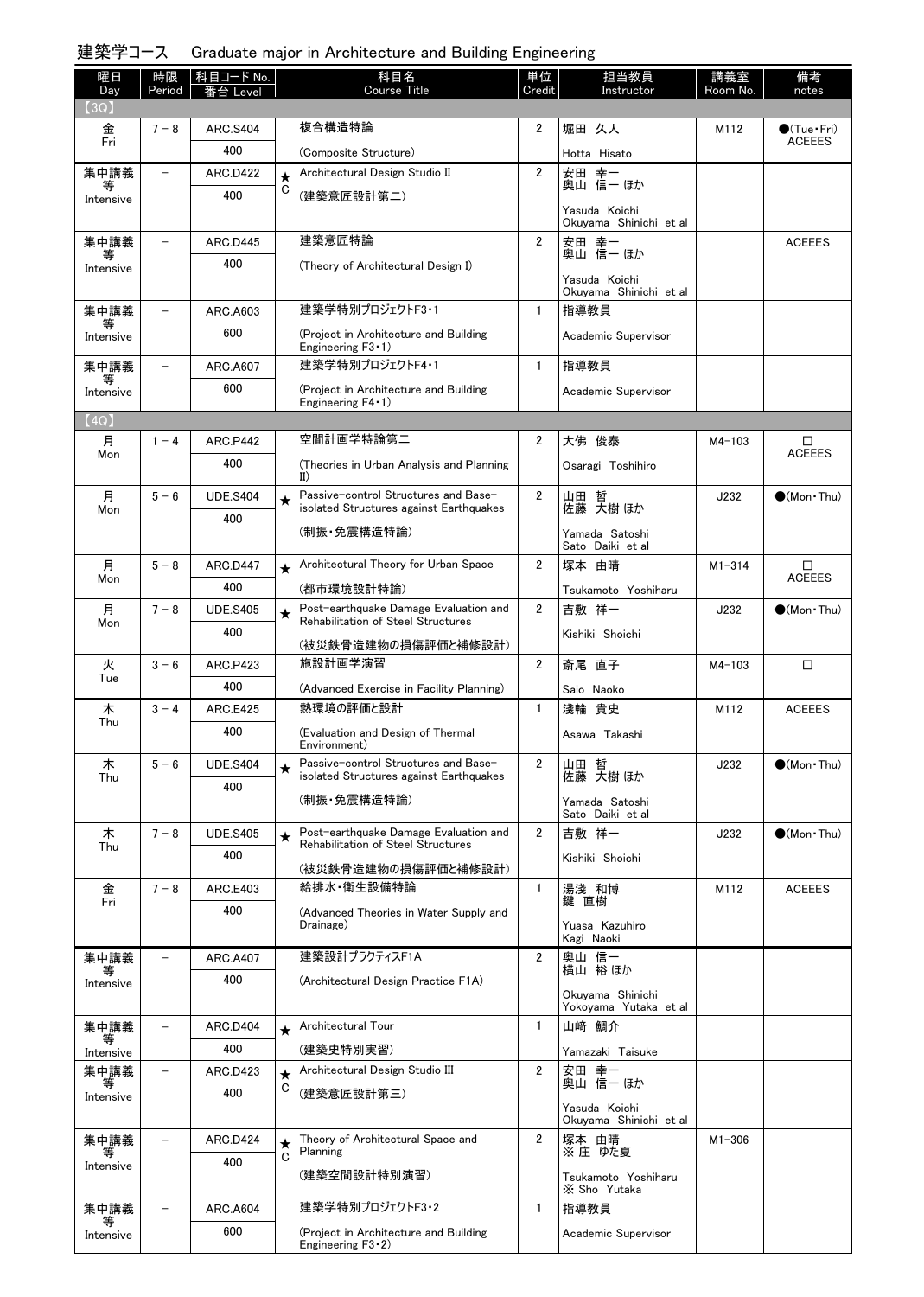| 建築学コース Graduate major in Architecture and Building Engineering |  |  |  |  |
|----------------------------------------------------------------|--|--|--|--|
|                                                                |  |  |  |  |

| 曜日<br>Day      | 時限<br>Period             | 科目コード No.<br>番台 Level | 科目名<br>Course Title                                               | 単位<br>Credit   | 担当教員<br>Instructor                        | 講義室<br>Room No. | 備考<br>notes |
|----------------|--------------------------|-----------------------|-------------------------------------------------------------------|----------------|-------------------------------------------|-----------------|-------------|
| [4Q]           |                          |                       |                                                                   |                |                                           |                 |             |
| 集中講義           | $\overline{\phantom{m}}$ | <b>ARC.A608</b>       | 建築学特別プロジェクトF4・2                                                   |                | 指導教員                                      |                 |             |
| 等<br>Intensive |                          | 600                   | (Project in Architecture and Building<br>Engineering $F4 \cdot 2$ |                | Academic Supervisor                       |                 |             |
| 講究等            |                          | <b>ARC.A408</b>       | 建築設計プラクティスF1B                                                     | 4              | 奥山 信一<br>横山 裕ほか                           |                 |             |
| Seminar        |                          | 400                   | (Architectural Design Practice F1B)                               |                |                                           |                 |             |
|                |                          |                       |                                                                   |                | Okuyama Shinichi<br>Yokovama Yutaka et al |                 |             |
| 講究等            | $\qquad \qquad -$        | ARC.A507              | 建築設計プラクティスF2A                                                     | $\overline{2}$ | 奥山 信一                                     |                 |             |
| Seminar        |                          | 500                   | (Architectural Design Practice F2A)                               |                | 横山 裕ほか                                    |                 |             |
|                |                          |                       |                                                                   |                | Okuyama Shinichi<br>Yokoyama Yutaka et al |                 |             |
| 講究等            | $\equiv$                 | <b>ARC, A508</b>      | 建築設計プラクティスF2B                                                     | 4              | 奥山 信一                                     |                 |             |
| Seminar        |                          | 500                   | (Architectural Design Practice F2B)                               |                | 横山 裕 ほか                                   |                 |             |
|                |                          |                       |                                                                   |                | Okuyama Shinichi<br>Yokoyama Yutaka et al |                 |             |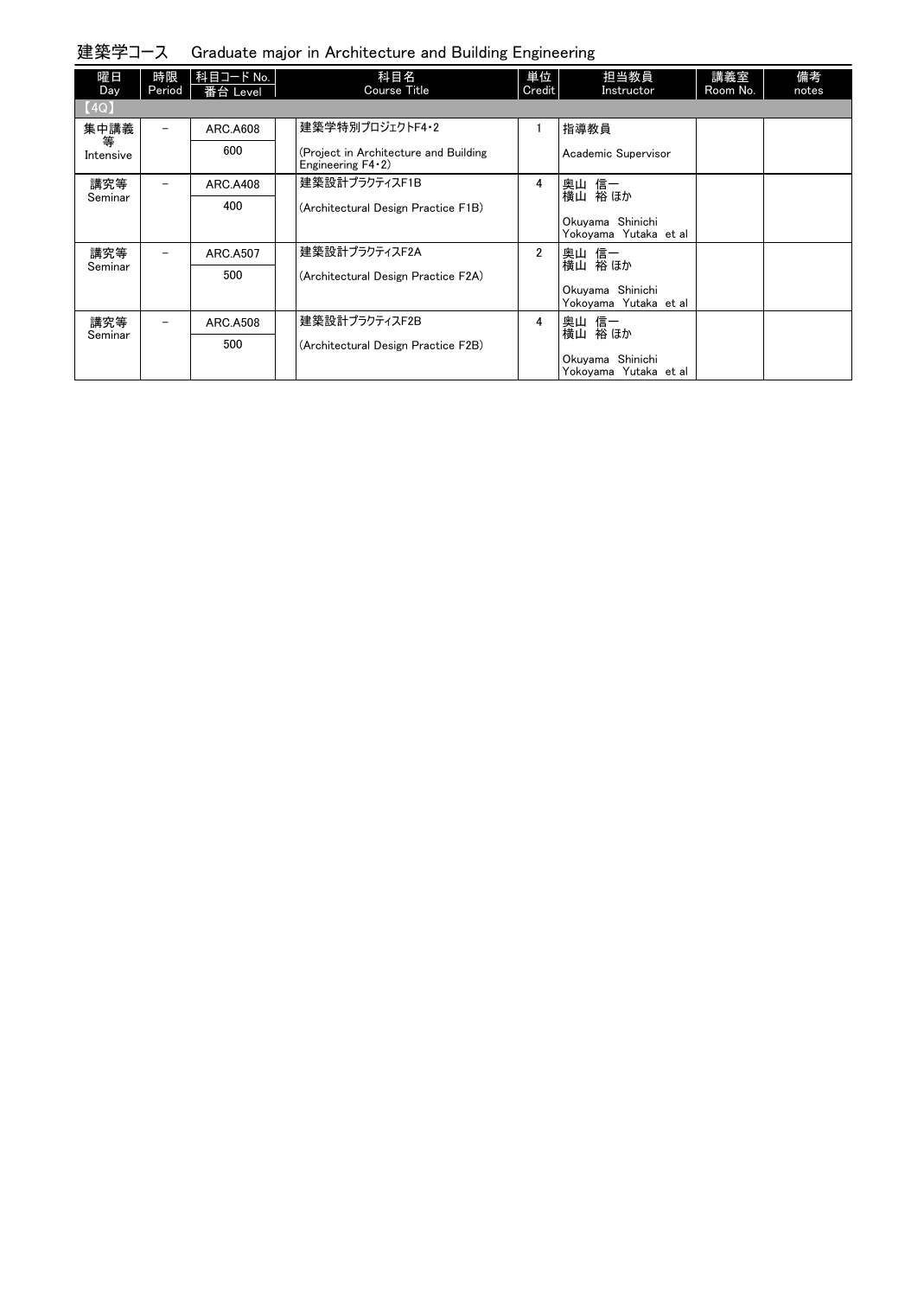### 土木工学コース Graduate major in Civil Engineering

| 曜日                   | 時限                       | │ 科目コード No.            |            | 科目名<br>Course Title                                             | 単位             | 担当教員                                             | 講義室              | 備考                                      |
|----------------------|--------------------------|------------------------|------------|-----------------------------------------------------------------|----------------|--------------------------------------------------|------------------|-----------------------------------------|
| Day<br>$(3 \sim 4Q)$ | Period                   | Leve                   |            |                                                                 | Credit         | Instructor                                       | Room No.         | notes                                   |
| 月                    | $5 - 6$                  | <b>CVE.E431</b>        |            | 鉄筋コンクリートの材料-構造連成構成則                                             | 2              | 千々和 伸浩                                           | M114             | $O(3 \sim 4Q)$                          |
| Mon                  |                          | 400                    |            | (Integrated modeling of reinforced<br>concrete structure)       |                | Chijiwa Nobuhiro                                 |                  |                                         |
| 木                    | $5 - 6$                  | <b>CVE.F432</b>        | $\star$    | Principles of Construction Management                           | $\overline{2}$ | 松川 圭輔                                            | M113             | $O(3 \sim 4Q)$                          |
| Thu                  |                          | 400                    |            | (建設マネジメント特論)                                                    |                | ※長谷川専ほか                                          |                  |                                         |
|                      |                          |                        |            |                                                                 |                | Matsukawa Keisuke<br>X Hasegawa Atsushi et<br>al |                  |                                         |
| 金<br>Fri             | $3 - 4$                  | <b>CVE.C431</b>        | $\star$    | Physical Modeling in Geotechnics                                | $\overline{2}$ | 竹村 次朗<br>髙橋 章浩                                   | M112             | $O(3 \sim 4Q)$                          |
|                      |                          | 400                    |            | (地盤エ学における物理模型)                                                  |                | Takemura Jiro                                    |                  |                                         |
|                      |                          |                        |            |                                                                 |                | Takahashi Akihiro                                |                  |                                         |
| 集中講義                 | $\overline{\phantom{0}}$ | <b>CVE.P602</b>        | $\bigstar$ | Collaborative Project in Civil Engineering<br>F <sub>3</sub>    | $\mathbf{1}$   | 各教員                                              |                  | $O(3 \sim 4Q)$                          |
| Intensive            |                          | 600                    |            | (土木工学共同プロジェクト F3)                                               |                | Academic Supervisor                              |                  |                                         |
| 集中講義                 | $\overline{\phantom{0}}$ | <b>CVE.P604</b>        | $\star$    | Collaborative Project in Civil Engineering                      | $\mathbf{1}$   | 各教員                                              |                  | $O(3 \sim 4Q)$                          |
| 等<br>Intensive       |                          | 600                    |            | F <sub>4</sub>                                                  |                | Academic Supervisor                              |                  |                                         |
| インターン                |                          | <b>CVE.P622</b>        | $\star$    | (土木工学共同プロジェクト F4)<br>Off Campus Project in Civil Engineering II | 4              | 各教員                                              |                  | $O(3 \sim 4Q)$                          |
| シップ                  |                          | 600                    |            | (土木工学派遣プロジェクト第二)                                                |                | Academic Supervisor                              |                  |                                         |
| Internship<br>講究等    |                          | <b>CVE.Z492</b>        |            | 土木工学講究F1                                                        | $\overline{2}$ | 指導教員                                             |                  | $O(3 \sim 4Q)$                          |
| Seminar              |                          | 400                    |            | (Seminar in Civil Engineering F1)                               |                | Academic Supervisor                              |                  |                                         |
| 講究等                  | $\overline{\phantom{0}}$ | <b>CVE.Z592</b>        |            | 土木工学講究F2                                                        | $\overline{2}$ | 指導教員                                             |                  | $O(3 \sim 4Q)$                          |
| Seminar              |                          | 500                    |            | (Seminar in Civil Engineering F2)                               |                | Academic Supervisor                              |                  |                                         |
| 講究等                  | $\overline{\phantom{a}}$ | <b>CVE.Z692</b>        |            | 土木工学講究F3                                                        | $\overline{2}$ | 指導教員                                             |                  | $O(3 \sim 4Q)$                          |
| Seminar              |                          | 600                    |            | (Seminar in Civil Engineering F3)                               |                | Academic Supervisor                              |                  |                                         |
| 講究等                  | $\qquad \qquad -$        | <b>CVE.Z694</b>        |            | 土木工学講究F4                                                        | $\overline{2}$ | 指導教員                                             |                  | $O(3 \sim 4Q)$                          |
| Seminar              |                          | 600                    |            | (Seminar in Civil Engineering F4)                               |                | Academic Supervisor                              |                  |                                         |
| 講究等                  | $\overline{\phantom{0}}$ | <b>CVE.Z696</b>        |            | 土木工学講究F5                                                        | $\overline{2}$ | 指導教員                                             |                  | $O(3 \sim 4Q)$                          |
| Seminar              |                          | 600                    |            | (Seminar in Civil Engineering F5)                               |                | Academic Supervisor                              |                  |                                         |
| (3Q)                 |                          |                        |            |                                                                 |                |                                                  |                  |                                         |
| 月<br>Mon             | $1 - 2$                  | <b>CVE.C402</b>        | ★          | <b>Stability Problems in Geotechnical</b><br>Engineering        | 2              | 髙橋 章浩<br>北詰 昌樹 ほか                                | M113             | $\bigcirc$ (Mon Thu)                    |
|                      |                          | 400                    |            | (地盤安定特論)                                                        |                | Takahashi Akihiro                                |                  |                                         |
|                      |                          |                        |            | 環境数値シミュレーション                                                    |                | Kitazume Masaki et al                            |                  |                                         |
| 月<br>Mon             | $5 - 6$                  | <b>UDE.E506</b><br>500 |            |                                                                 | $\overline{2}$ | 淺輪 貴史<br>中村 隆志 ほか                                | G511             | $\bullet$ (Mon Thu)<br><b>ACEEES</b>    |
|                      |                          |                        |            | (Numerical Simulation of Environments)                          |                | Asawa Takashi                                    |                  |                                         |
|                      | $7 - 8$                  |                        |            | Civil Engineering Analysis                                      | $\overline{2}$ | Nakamura Takashi et al<br>廣瀬 壮一                  | M321             | $\bullet$ (Mon $\cdot$ Thu)             |
| 月<br>Mon             |                          | <b>CVE.M401</b><br>400 | $\star$    | (土木解析学)                                                         |                | Bui Tinh Quoc                                    |                  |                                         |
|                      |                          |                        |            |                                                                 |                | Hirose Sohichi                                   |                  |                                         |
| 月                    | $7 - 8$                  | <b>UDE.P404</b>        |            | City/Transport Planning and the                                 | $\mathbf{1}$   | Bui Tinh Quoc<br>宰町 泰徳                           | G324             | <b>ACEEES</b>                           |
| Mon                  |                          | 400                    | $\star$    | Environment                                                     |                | Muromachi Yasunori                               |                  |                                         |
|                      |                          |                        |            | (都市計画/交通計画と環境)                                                  |                |                                                  |                  |                                         |
| 火<br>Tue             | $1 - 2$                  | <b>CVE.L402</b>        | $\star$    | Advanced Technical Communication<br>Skills II                   | $\overline{2}$ | Stewart David-Butler<br>竹村 次朗 ほか                 | M5会議室<br>$(M5-$  | $\bigcirc$ (Tue · Fri)                  |
|                      |                          | 400                    |            | (技術コミュニケーション論 II)                                               |                | Stewart David-Butler                             | Meeting<br>Room) |                                         |
|                      |                          |                        |            |                                                                 |                | Takemura Jiro et al                              |                  |                                         |
| 火<br>Tue             | $3 - 4$                  | <b>CVE.D402</b><br>400 | $\star$    | <b>Transportation Network Analysis</b>                          | $\overline{2}$ | 朝倉 康夫                                            | M321             | $\bullet$ (Tue · Fri)<br><b>ACEEES</b>  |
| 火                    | $5 - 6$                  | GEG.I501               |            | (交通ネットワーク分析)<br>Coastal Disaster Mitigation for Engineers       | $\mathbf{1}$   | Asakura Yasuo<br>髙木 泰士                           | S611             | <b>ACEEES</b>                           |
| Tue                  |                          | 500                    | $\star$    | and Planners                                                    |                | Takagi Hiroshi                                   |                  |                                         |
|                      |                          |                        |            | (都市化と防災マネジメント)                                                  |                |                                                  |                  |                                         |
| 火<br>Tue             | $7 - 8$                  | <b>CVE.N601</b>        | $\star$    | Frontiers in Civil Engineering                                  | $\overline{2}$ | 各教員                                              | M321             | $\bigcirc$ (Tue · Fri)                  |
|                      |                          | 600                    |            | (土木工学最前線)                                                       |                | Academic Supervisor                              |                  |                                         |
| 火<br>Tue             | $9 - 10$                 | <b>CVE.G403</b>        | $\star$    | <b>Water Chemistry</b>                                          | $\overline{2}$ | 藤井 学                                             | M112             | $\bigcirc$ (Tue · Fri)<br><b>ACEEES</b> |
|                      |                          | 400                    |            | (水質化学)                                                          |                | Fujii Manabu                                     |                  |                                         |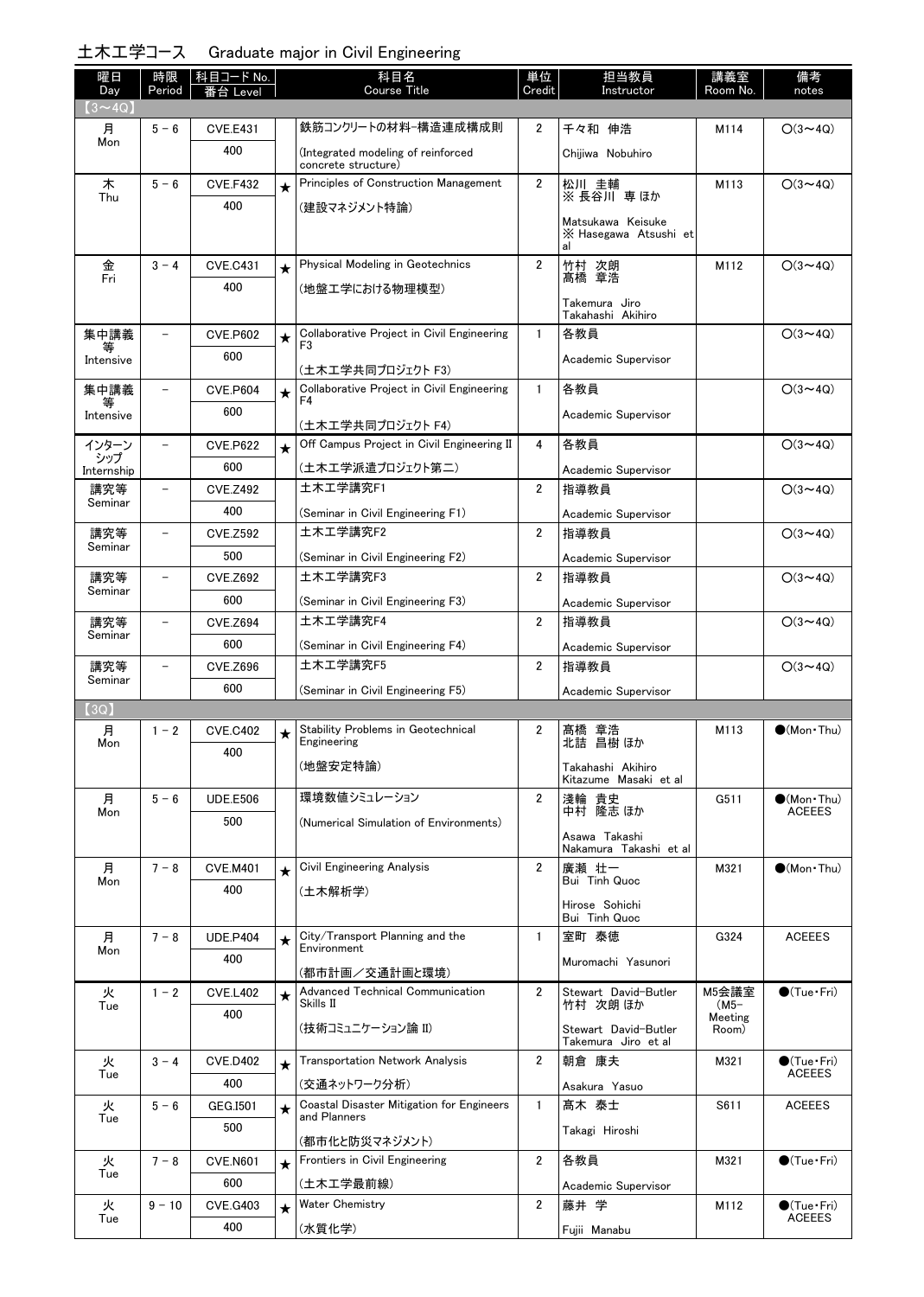### 土木工学コース Graduate major in Civil Engineering

| 曜日<br>Day         | 時限<br>Period             | │科目コード No.             |         | 科目名<br><b>Course Title</b>                              | 単位<br>Credit   | 担当教員<br>Instructor                         | 講義室<br>Room No.  | 備考<br>notes                                  |
|-------------------|--------------------------|------------------------|---------|---------------------------------------------------------|----------------|--------------------------------------------|------------------|----------------------------------------------|
| (3Q)              |                          | 番台<br>Level            |         |                                                         |                |                                            |                  |                                              |
| 木                 | $1 - 2$                  | <b>CVE.C402</b>        | ★       | Stability Problems in Geotechnical<br>Engineering       | 2              | 髙橋 章浩<br>北詰 昌樹ほか                           | M113             | $\bigcirc$ (Mon Thu)                         |
| Thu               |                          | 400                    |         | (地盤安定特論)                                                |                |                                            |                  |                                              |
|                   |                          |                        |         |                                                         |                | Takahashi Akihiro<br>Kitazume Masaki et al |                  |                                              |
| 木<br>Thu          | $5 - 6$                  | <b>UDE.E506</b>        |         | 環境数値シミュレーション                                            | $\overline{2}$ | 淺輪 貴史<br>隆志 ほか<br>中村                       | G511             | $\bullet$ (Mon $\cdot$ Thu)<br><b>ACEEES</b> |
|                   |                          | 500                    |         | (Numerical Simulation of Environments)                  |                | Asawa Takashi                              |                  |                                              |
|                   |                          |                        |         |                                                         |                | Nakamura Takashi et al                     |                  |                                              |
| 木<br>Thu          | $7 - 8$                  | <b>CVE.M401</b>        | $\star$ | Civil Engineering Analysis                              | $\overline{2}$ | 廣瀬 壮一<br>Bui Tinh Quoc                     | W833             | $\bigcirc$ (Mon Thu)                         |
|                   |                          | 400                    |         | (土木解析学)                                                 |                | Hirose Sohichi                             |                  |                                              |
|                   |                          |                        |         |                                                         |                | Bui Tinh Quoc                              |                  |                                              |
| 木<br>Thu          | $9 - 10$                 | <b>CVE.A433</b>        |         | 実務耐震工学II                                                | 1              | ※ 松田 隆                                     | M112             |                                              |
|                   |                          | 400                    |         | (Practical Seismic Design II)                           |                | X Matsuda Takashi                          |                  |                                              |
| 金<br>Fri          | $1 - 2$                  | <b>CVE.L402</b>        | $\star$ | Advanced Technical Communication<br>Skills II           | 2              | Stewart David-Butler<br>竹村 次朗 ほか           | M5会議室<br>$(M5-$  | $\bullet$ (Tue•Fri)                          |
|                   |                          | 400                    |         | (技術コミュニケーション論 II)                                       |                | Stewart David-Butler                       | Meeting<br>Room) |                                              |
|                   |                          |                        |         |                                                         |                | Takemura Jiro et al                        |                  |                                              |
| 金<br>Fri          | $3 - 4$                  | <b>CVE.D402</b>        | ★       | <b>Transportation Network Analysis</b>                  | $\overline{2}$ | 朝倉 康夫                                      | M321             | $\bullet$ (Tue•Fri)<br><b>ACEEES</b>         |
|                   |                          | 400                    |         | (交通ネットワーク分析)                                            |                | Asakura Yasuo                              |                  |                                              |
| 金<br>Fri          | $7 - 8$                  | <b>CVE.N601</b>        | $\star$ | Frontiers in Civil Engineering                          | $\overline{2}$ | 各教員                                        | M321             | $\bullet$ (Tue•Fri)                          |
|                   |                          | 600                    |         | (土木工学最前線)                                               |                | Academic Supervisor                        |                  |                                              |
| 金<br>Fri          | $9 - 10$                 | <b>CVE.G403</b>        | $\star$ | <b>Water Chemistry</b>                                  | 2              | 藤井 学                                       | M112             | $\bullet$ (Tue•Fri)<br><b>ACEEES</b>         |
| 集中講義              | $\overline{\phantom{0}}$ | 400                    |         | (水質化学)<br>Teaching Skills in Civil Engineering C        | $\mathbf{1}$   | Fujii Manabu<br>各教員                        |                  |                                              |
|                   |                          | <b>CVE.N433</b><br>400 | $\star$ |                                                         |                |                                            |                  |                                              |
| Intensive<br>集中講義 | $\qquad \qquad -$        | CVE.P461-03            |         | (土木工学における教育実践 C)<br>Civil Engineering Project for Minor | $\overline{2}$ | Academic Supervisor<br>各教員                 |                  |                                              |
| 等                 |                          | 400                    | $\star$ | (土木工学副専門プロジェクト)                                         |                |                                            |                  |                                              |
| Intensive<br>集中講義 | $\overline{\phantom{0}}$ | <b>CVE.N633</b>        |         | Teaching and Training Skills in Civil                   | 1              | Academic Supervisor<br>各教員                 |                  |                                              |
| 等<br>Intensive    |                          | 600                    | $\star$ | Engineering C                                           |                | Academic Supervisor                        |                  |                                              |
|                   |                          |                        |         | (土木工学における教育実践·職業訓練 C)                                   |                |                                            |                  |                                              |
| 集中講義<br>等         | $\overline{\phantom{0}}$ | <b>CVE.N637</b>        | ★       | Disaster Investigation and Restoration<br>Practice C    | $\mathbf{1}$   | 各教員                                        |                  |                                              |
| Intensive         |                          | 600                    |         | (災害調査・復旧実践 C)                                           |                | Academic Supervisor                        |                  |                                              |
| インターン             |                          | <b>CVE.P613</b>        | $\star$ | Off Campus Project in Civil Engineering C               | $\mathbf{1}$   | 各教員                                        |                  |                                              |
| シップ<br>Internship |                          | 600                    |         | (土木工学派遣プロジェクト C)                                        |                | Academic Supervisor                        |                  |                                              |
| (4Q)              |                          |                        |         |                                                         |                |                                            |                  |                                              |
| 月<br>Mon          | $1 - 2$                  | <b>CVE.A431</b>        | ★       | Fracture Control Design of Steel<br><b>Structures</b>   | $\overline{2}$ | 佐々木 栄一                                     | M112             | $\bullet$ (Mon Thu)                          |
|                   |                          | 400                    |         | (鋼構造の破壊制御設計)                                            |                | Sasaki Eiichi                              |                  |                                              |
| 月                 | $5 - 6$                  | <b>GEG.E511</b>        | $\star$ | Socio-ecological systems in changing                    | $\overline{2}$ | 灘岡 和夫                                      | W831             | $\bullet$ (Mon · Thu)                        |
| Mon               |                          | 500                    |         | global and local environments                           |                | Nadaoka Kazuo                              |                  | <b>ACEEES</b>                                |
|                   |                          |                        |         | (グローバル・ローカル変動環境下の社会ー生<br>態系共存システム論)                     |                |                                            |                  |                                              |
| 月                 | $7 - 8$                  | <b>CVE.A402</b>        | $\star$ | Nonlinear Solid Mechanics                               | $\overline{2}$ | Wijeyewickrema Anil                        | M112             | $\bigcirc$ (Mon Thu)                         |
| Mon               |                          | 400                    |         | (非線形固体力学)                                               |                |                                            |                  |                                              |
| 火                 | $5 - 6$                  | <b>CVE.G402</b>        | $\star$ | <b>Environmental Statistics</b>                         | $\overline{2}$ | 吉村 千洋                                      | M112             | $\bigcirc$ (Tue · Fri)<br><b>ACEEES</b>      |
| Tue               |                          | 400                    |         | (環境統計学)                                                 |                | Yoshimura Chihiro                          |                  |                                              |
| 水<br>Wed          | $1 - 2$                  | <b>GEG.E502</b>        | $\star$ | <b>Environmental Hydraulics</b>                         | $\mathbf{1}$   | 中村 恭志                                      | G512             | <b>ACEEES</b>                                |
|                   |                          | 500                    |         | (水環境解析論)                                                |                | Nakamura Takashi                           |                  |                                              |
| 木<br>Thu          | $1 - 2$                  | <b>CVE.A431</b>        | $\star$ | Fracture Control Design of Steel<br><b>Structures</b>   | $\overline{2}$ | 佐々木 栄一                                     | M112             | $\bullet$ (Mon Thu)                          |
|                   |                          | 400                    |         | (鋼構造の破壊制御設計)                                            |                | Sasaki Eiichi                              |                  |                                              |
| 木                 | $3 - 4$                  | <b>CVE.P432</b>        | $\star$ | International Collaboration II                          | 1              | 二羽 淳一郎                                     | M5会議室            |                                              |
| Thu               |                          | 400                    |         | (国際コラボレーション II)                                         |                | 竹村 次朗                                      | (M5–<br>Meeting  |                                              |
|                   |                          |                        |         |                                                         |                | Niwa Junichiro<br>Takemura Jiro            | Room)            |                                              |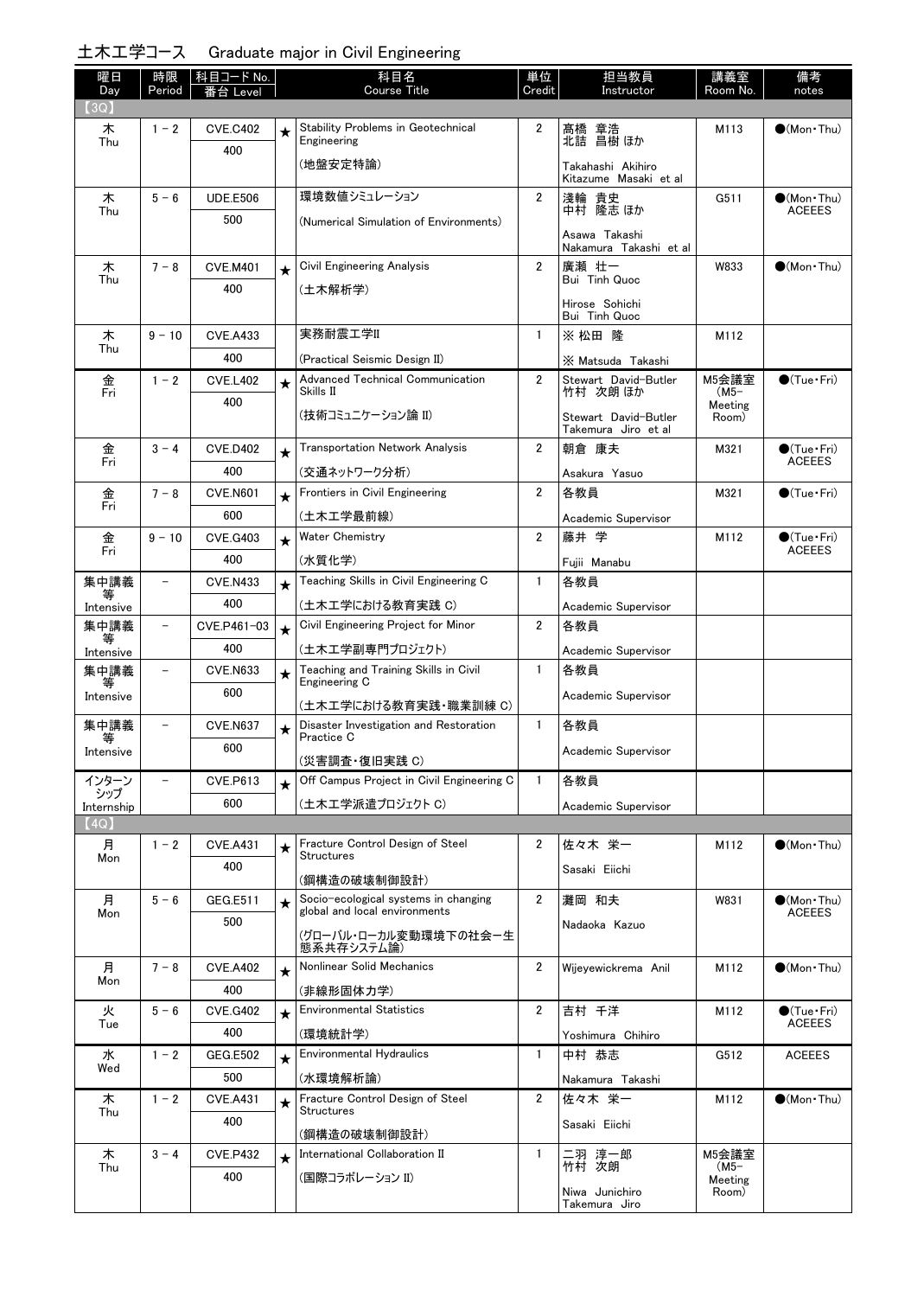|                   |                          |                       |            | 土木工学コース Graduate major in Civil Engineering                           |                |                     |                 |                                      |
|-------------------|--------------------------|-----------------------|------------|-----------------------------------------------------------------------|----------------|---------------------|-----------------|--------------------------------------|
| 曜日<br>Day         | 時限<br>Period             | 科目コード No.<br>番台 Level |            | 科目名<br>Course Title                                                   | 単位<br>Credit   | 担当教員<br>Instructor  | 講義室<br>Room No. | 備考<br>notes                          |
| (4Q)              |                          |                       |            |                                                                       |                |                     |                 |                                      |
| 木<br>Thu          | $5 - 6$                  | GEG.E511              | $\bigstar$ | Socio-ecological systems in changing<br>global and local environments | $\overline{2}$ | 灘岡 和夫               | W831            | $\bullet$ (Mon•Thu)<br><b>ACEEES</b> |
|                   |                          | 500                   |            | (グローバル・ローカル変動環境下の社会ー生<br>態系共存システム論)                                   |                | Nadaoka Kazuo       |                 |                                      |
| 木<br>Thu          | $7 - 8$                  | <b>CVE.A402</b>       | $\star$    | Nonlinear Solid Mechanics                                             | $\overline{2}$ | Wijevewickrema Anil | M112            | $(Mon$ Thu)                          |
|                   |                          | 400                   |            | (非線形固体力学)                                                             |                |                     |                 |                                      |
| 木<br>Thu          | $7 - 8$                  | <b>CVE.D403</b>       | $\star$    | <b>Transportation Economics</b>                                       | 1              | 福田 大輔               | M321            | <b>ACEEES</b>                        |
|                   |                          | 400                   |            | (交通経済学)                                                               |                | Fukuda Daisuke      |                 |                                      |
| 金<br>Fri          | $5 - 6$                  | <b>CVE.G402</b>       | $\star$    | <b>Environmental Statistics</b>                                       | $\overline{2}$ | 吉村 千洋               | M112            | ●(Tue·Fri)<br><b>ACEEES</b>          |
|                   |                          | 400                   |            | (環境統計学)                                                               |                | Yoshimura Chihiro   |                 |                                      |
| 集中講義<br>等         | $\overline{\phantom{0}}$ | <b>CVE.N434</b>       | $\star$    | Teaching Skills in Civil Engineering D                                | 1              | 各教員                 |                 |                                      |
| Intensive         |                          | 400                   |            | (土木工学における教育実践 D)                                                      |                | Academic Supervisor |                 |                                      |
| 集中講義<br>等         |                          | CVE.P461-04           | $\star$    | Civil Engineering Project for Minor                                   | $\overline{2}$ | 各教員                 |                 |                                      |
| Intensive         |                          | 400                   |            | (土木工学副専門プロジェクト)                                                       |                | Academic Supervisor |                 |                                      |
| 集中講義<br>等         |                          | <b>CVE.N634</b>       | $\star$    | Teaching and Training Skills in Civil<br>Engineering D                | $\mathbf{1}$   | 各教員                 |                 |                                      |
| Intensive         |                          | 600                   |            | (土木工学における教育実践・職業訓練 D)                                                 |                | Academic Supervisor |                 |                                      |
| 集中講義<br>等         |                          | <b>CVE.N638</b>       | $\star$    | Disaster Investigation and Restoration<br>Practice D                  | $\mathbf{1}$   | 各教員                 |                 |                                      |
| Intensive         |                          | 600                   |            | (災害調査・復旧実践 D)                                                         |                | Academic Supervisor |                 |                                      |
| インターン             |                          | <b>CVE.P614</b>       | $\star$    | Off Campus Project in Civil Engineering D                             | 1              | 各教員                 |                 |                                      |
| シップ<br>Internship |                          | 600                   |            | (土木工学派遣プロジェクト D)                                                      |                | Academic Supervisor |                 |                                      |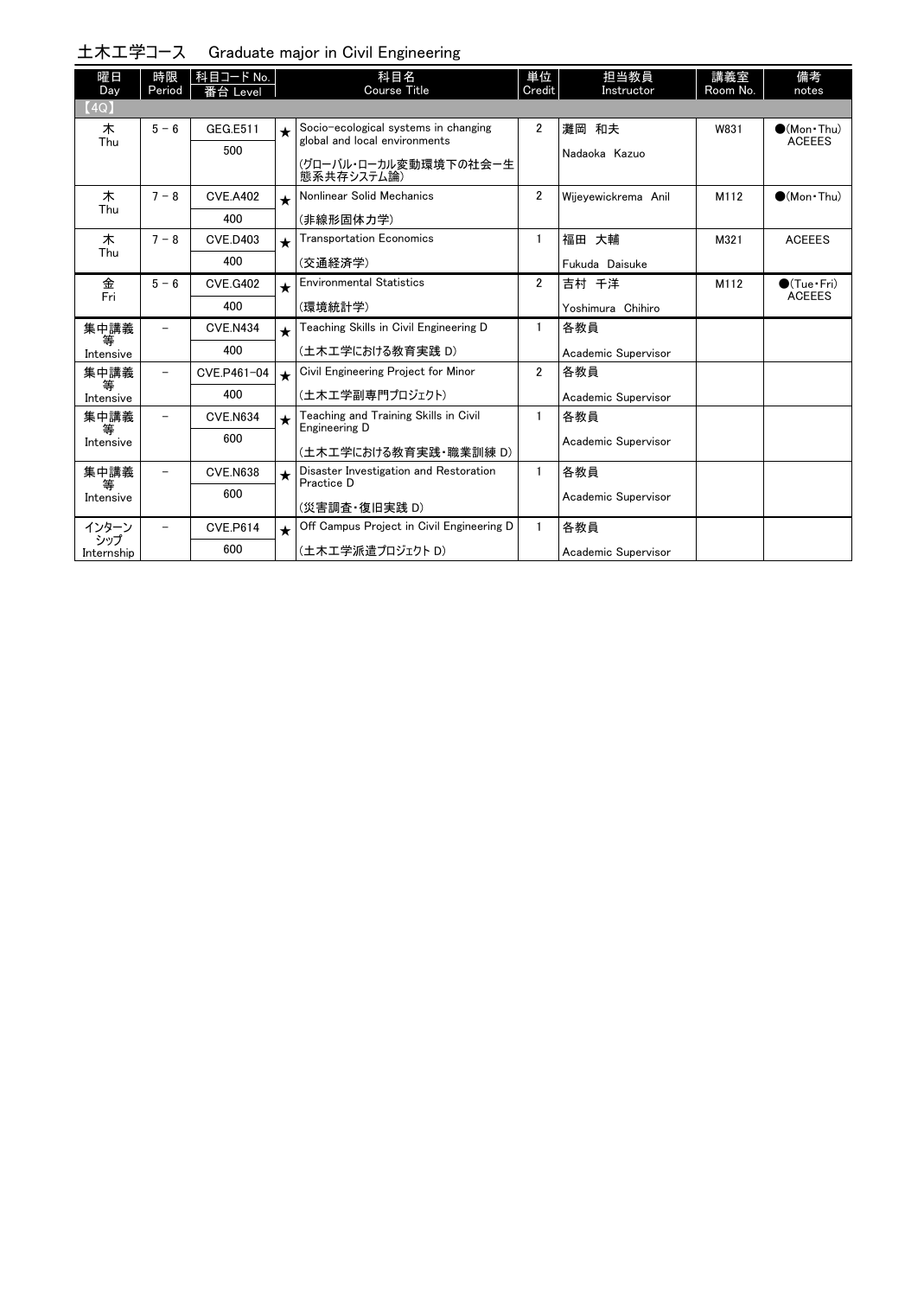| 曜日<br>Day      | 時限<br>Period             | 科目コード No.<br>番台 Level |            | 科目名<br><b>Course Title</b>                                        | 単位<br>Credit   | 担当教員<br>Instructor                   | 講義室<br>Room No.  | 備考<br>notes                          |
|----------------|--------------------------|-----------------------|------------|-------------------------------------------------------------------|----------------|--------------------------------------|------------------|--------------------------------------|
| $(3 \sim 4Q)$  |                          |                       |            |                                                                   |                |                                      |                  |                                      |
| 集中講義<br>等      | $\overline{\phantom{0}}$ | <b>GEG.P672</b>       | $\star$    | Sustainable Engineering Program Off-<br>Campus Project (GEDES) F  | 4              | 指導教員                                 |                  | $O(3 \sim 4Q)$                       |
| Intensive      |                          | 600                   |            | (持続性エ学派遣プロジェクトF)                                                  |                | Academic Supervisor                  |                  |                                      |
| 講究等<br>Seminar | $\qquad \qquad -$        | GEG.Z492              |            | 地球環境共創講究F1                                                        | $\overline{2}$ | 指導教員                                 |                  | $O(3 \sim 4Q)$                       |
|                |                          | 400                   |            | (Seminar for Global Engineering F1)                               |                | Academic Supervisor                  |                  |                                      |
| 講究等<br>Seminar | $\qquad \qquad -$        | <b>GEG.Z592</b>       |            | 地球環境共創講究F2                                                        | $\overline{2}$ | 指導教員                                 |                  | $O(3 \sim 4Q)$                       |
|                |                          | 500                   |            | (Seminar for Global Engineering F2)                               |                | Academic Supervisor                  |                  |                                      |
| 講究等<br>Seminar | $\qquad \qquad -$        | GEG.Z692              |            | 地球環境共創講究F3                                                        | $\overline{2}$ | 指導教員                                 |                  | $O(3 \sim 4Q)$                       |
|                |                          | 600                   |            | (Seminar for Global Engineering F3)                               |                | Academic Supervisor                  |                  |                                      |
| 講究等<br>Seminar | $\equiv$                 | GEG.Z694              |            | 地球環境共創講究F4                                                        | $\overline{2}$ | 指導教員                                 |                  | $O(3 \sim 4Q)$                       |
|                |                          | 600                   |            | (Seminar for Global Engineering F4)                               |                | Academic Supervisor                  |                  |                                      |
| 講究等<br>Seminar | $\overline{\phantom{0}}$ | GEG.Z696              |            | 地球環境共創講究F5                                                        | $\overline{2}$ | 指導教員                                 |                  | $O(3 \sim 4Q)$                       |
|                |                          | 600                   |            | (Seminar for Global Engineering F5)                               |                | Academic Supervisor                  |                  |                                      |
| [3Q]           | $1 - 2$                  | <b>GEG.E402</b>       |            | Urban Environment                                                 | 2              |                                      | H <sub>111</sub> | $(Mon\cdot Thu)$                     |
| 月<br>Mon       |                          | 400                   | $\star$    | (都市環境学概論)                                                         |                | 神田 学<br>屋井 鉄雄 ほか                     |                  | <b>ACEEES</b>                        |
|                |                          |                       |            |                                                                   |                | Kanda Manabu                         |                  |                                      |
|                |                          |                       |            |                                                                   |                | Yai Tetsuo et al                     |                  |                                      |
| 月<br>Mon       | $5 - 6$                  | GEG.T412              | $\bigstar$ | Chemical Process Synthesis for<br>Development                     | $\overline{2}$ | 江頭 竜一                                | S511             | $\bullet$ (Mon Thu)<br><b>ACEEES</b> |
|                |                          | 400                   |            | (開発のための化学プロセス合成)                                                  |                | Egashira Ryuichi                     |                  |                                      |
| 火              | $5 - 6$                  | GEG.I501              | $\star$    | Coastal Disaster Mitigation for Engineers<br>and Planners         | $\mathbf{1}$   | 髙木 泰士                                | S611             | <b>ACEEES</b>                        |
| Tue            |                          | 500                   |            |                                                                   |                | Takagi Hiroshi                       |                  |                                      |
| 火              | $7 - 8$                  | GEG.I401              |            | (都市化と防災マネジメント)<br>Sustainable Development and Integrated          | 1              | 髙田 潤一                                | $I4 - B04/05$    | <b>ACEEES</b>                        |
| Tue            |                          | 400                   | $\star$    | Management                                                        |                | 山口 しのぶ                               |                  |                                      |
|                |                          |                       |            | (持続的開発と統合的マネジメント)                                                 |                | Takada Jun-Ichi<br>Yamaguchi Shinobu |                  |                                      |
| 木              | $1 - 2$                  | <b>GEG.E402</b>       | $\star$    | Urban Environment                                                 | $\overline{2}$ | 神田 学                                 | H <sub>135</sub> | $(Mon$ Thu)                          |
| Thu            |                          | 400                   |            | (都市環境学概論)                                                         |                | 屋井 鉄雄 ほか                             |                  | <b>ACEEES</b>                        |
|                |                          |                       |            |                                                                   |                | Kanda Manabu<br>Yai Tetsuo et al     |                  |                                      |
| 木              | $5 - 6$                  | GEG.T412              | ★          | Chemical Process Synthesis for                                    | 2              | 江頭 竜一                                | S511             | $\bullet$ (Mon · Thu)                |
| Thu            |                          | 400                   |            | <b>Development</b>                                                |                | Egashira Ryuichi                     |                  | <b>ACEEES</b>                        |
|                |                          |                       |            | (開発のための化学プロセス合成)<br>地球環境共創国際発表C(修士)                               |                |                                      |                  |                                      |
| 集中講義<br>₩      | $\overline{\phantom{0}}$ | GEG.F533              |            |                                                                   | $\mathbf{1}$   | 指導教員                                 |                  |                                      |
| Intensive      |                          | 500                   |            | (Global Engineering International<br>Workshop C (Master course))  |                | Academic Supervisor                  |                  |                                      |
| 集中講義           | $\overline{\phantom{0}}$ | <b>GEG.F543</b>       |            | 地球環境共創フィールドワークC                                                   | $\mathbf{1}$   | 指導教員                                 |                  |                                      |
| ₩<br>Intensive |                          | 500                   |            | (Global Engineering Fieldwork C)                                  |                | Academic Supervisor                  |                  |                                      |
| 集中講義           |                          | <b>GEG.F633</b>       |            | 地球環境共創国際発表第一C(博士)                                                 | $\mathbf{1}$   | 指導教員                                 |                  |                                      |
| Intensive      |                          | 600                   |            | (Global Engineering International                                 |                | Academic Supervisor                  |                  |                                      |
| 集中講義           | $\overline{\phantom{0}}$ | <b>GEG.F637</b>       |            | Workshop 1C (Doctor course))<br>地球環境共創国際発表第二C(博士)                 | $\mathbf{1}$   | 指導教員                                 |                  |                                      |
| Intensive      |                          | 600                   |            | (Global Engineering International                                 |                | Academic Supervisor                  |                  |                                      |
|                |                          |                       |            | Workshop 2C (Doctor course))                                      |                |                                      |                  |                                      |
| 集中講義           | $\qquad \qquad -$        | <b>GEG.F641</b>       |            | 地球環境共創国際発表第三C(博士)                                                 | $\mathbf{1}$   | 指導教員                                 |                  |                                      |
| Intensive      |                          | 600                   |            | (Global Engineering International<br>Workshop 3C (Doctor course)) |                | Academic Supervisor                  |                  |                                      |
| 集中講義           | $\overline{\phantom{a}}$ | <b>GEG.F653</b>       |            | 企業特別実習第一C(地球環境共創)                                                 | $\overline{2}$ | 指導教員                                 |                  |                                      |
| Intensive      |                          | 600                   |            | (Practice in Company 1C (Global                                   |                | Academic Supervisor                  |                  |                                      |
| 集中講義           | $\overline{\phantom{a}}$ | <b>GEG.F657</b>       |            | Engineering))<br>企業特別実習第二C(地球環境共創)                                | $\overline{2}$ | 指導教員                                 |                  |                                      |
|                |                          | 600                   |            |                                                                   |                |                                      |                  |                                      |
| Intensive      |                          |                       |            | (Practice in Company 2C (Global<br>Engineering))                  |                | Academic Supervisor                  |                  |                                      |
| 集中講義           |                          | GEG.F661              |            | 企業特別実習第三C(地球環境共創)                                                 | $\overline{2}$ | 指導教員                                 |                  |                                      |

(Practice in Company 3C (Global Engineering))

Academic Supervisor

集中講義 等 Intensive

600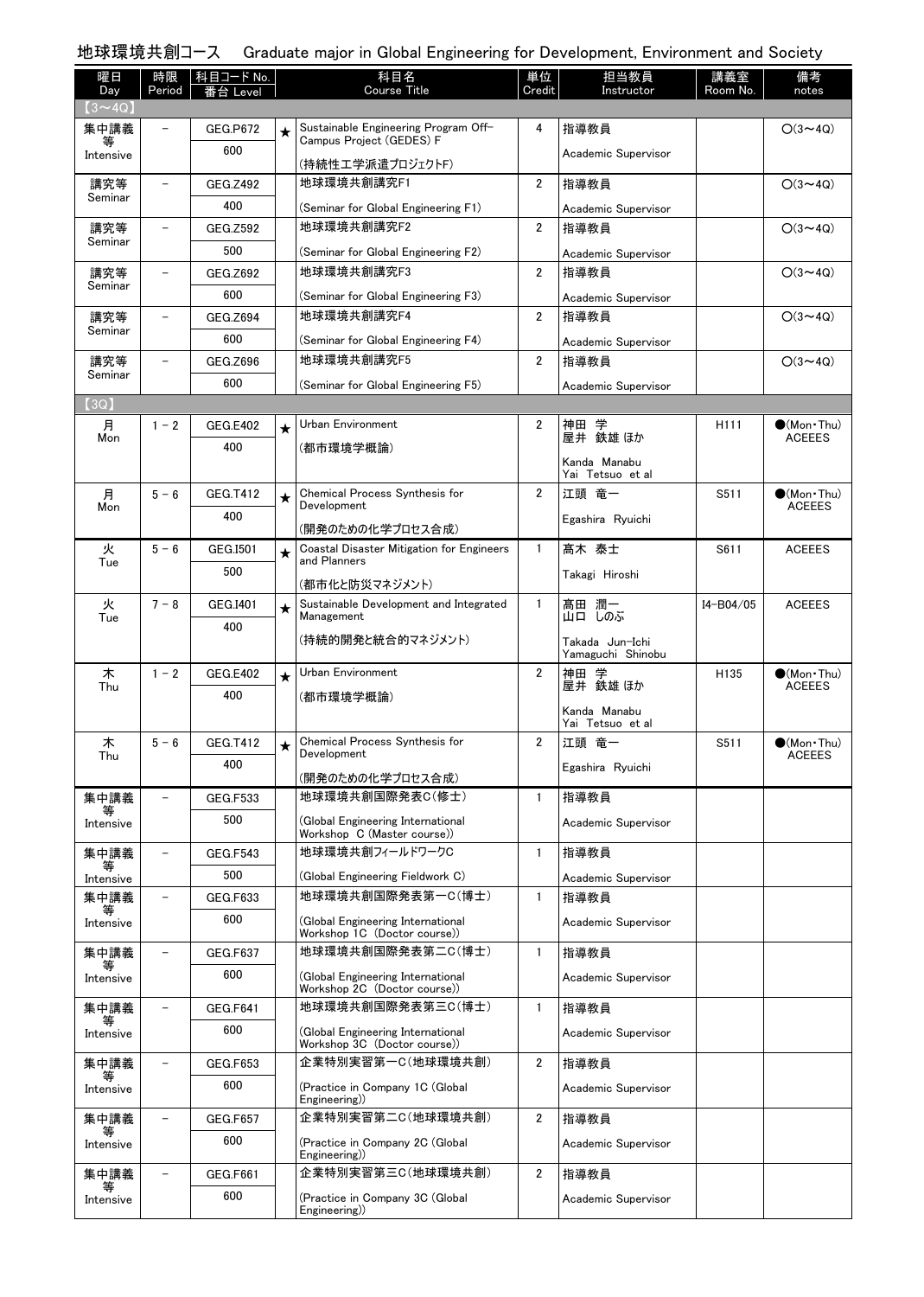# 地球環境共創コース Graduate major in Global Engineering for Development, Environment and Society

| 曜日                | 時限      | 科目コード No.              |         | 科目名                                                                              | 単位<br>Credit   | 担当教員                                        | 講義室       | 備考                           |
|-------------------|---------|------------------------|---------|----------------------------------------------------------------------------------|----------------|---------------------------------------------|-----------|------------------------------|
| Day<br>(3Q)       | Period  |                        |         | <b>Course Title</b>                                                              |                | Instructor                                  | Room No.  | notes                        |
| 集中講義              |         | GEG.L633               |         | 教授法実践特論第一C                                                                       | 2              | 指導教員                                        |           |                              |
| Intensive         |         | 600                    |         | (Advanced Theory of Teaching Method<br>1C)                                       |                | Academic Supervisor                         |           |                              |
| 集中講義              |         | GEG.L637               |         | 教授法実践特論第二C                                                                       | 2              | 指導教員                                        |           |                              |
| Intensive         |         | 600                    |         | (Advanced Theory of Teaching Method<br>2C)                                       |                | Academic Supervisor                         |           |                              |
| 集中講義              |         | GEG.L641               |         | 教授法実践特論第三C                                                                       | $\overline{2}$ | 指導教員                                        |           |                              |
| Intensive         |         | 600                    |         | (Advanced Theory of Teaching Method<br>3C)                                       |                | Academic Supervisor                         |           |                              |
| 集中講義              |         | GEG.P633               |         | 博士派遣プロジェクト第一C(地球環境共<br>創)                                                        | $\mathbf{1}$   | 指導教員                                        |           |                              |
| Intensive         |         | 600                    |         | (Global Engineering Off-Campus Project<br>1C)                                    |                | Academic Supervisor                         |           |                              |
| 集中講義              |         | GEG.P637               |         | 博士派遣プロジェクト第二C(地球環境共                                                              | 1              | 指導教員                                        |           |                              |
| Intensive         |         | 600                    |         | 創)<br>(Global Engineering Off-Campus Project<br>2C)                              |                | Academic Supervisor                         |           |                              |
| 集中講義              |         | <b>GEG.P641</b>        |         | 博士派遣プロジェクト第三C(地球環境共                                                              | $\mathbf{1}$   | 指導教員                                        |           |                              |
| Intensive         |         | 600                    |         | 創)<br>(Global Engineering Off-Campus Project)                                    |                | Academic Supervisor                         |           |                              |
| 集中講義              |         | <b>GEG.P653</b>        |         | 3C)<br>共創実践特論第一C                                                                 | $\overline{2}$ | 指導教員                                        |           |                              |
| Intensive         |         | 600                    |         | (Advanced Theory of Co-creation 1C)                                              |                | Academic Supervisor                         |           |                              |
| 集中講義              |         | <b>GEG.P657</b>        |         | 共創実践特論第二C                                                                        | 2              | 指導教員                                        |           |                              |
| Intensive         |         | 600                    |         | (Advanced Theory of Co-creation 2C)                                              |                | Academic Supervisor                         |           |                              |
| 集中講義              |         | GEG.P661               |         | 共創実践特論第三C                                                                        | 2              | 指導教員                                        |           |                              |
| 等<br>Intensive    |         | 600                    |         | (Advanced Theory of Co-creation 3C)                                              |                | Academic Supervisor                         |           |                              |
| インターン             |         | <b>GEG.F553</b>        |         | 地球環境共創インターンシップC                                                                  | 2              | 指導教員                                        |           |                              |
| シップ<br>Internship |         | 500                    |         | (Global Engineering Internship C)                                                |                | Academic Supervisor                         |           |                              |
| (4Q)              |         |                        |         |                                                                                  |                |                                             |           |                              |
| 月<br>Mon          | $5 - 6$ | GEG.E511               | $\star$ | Socio-ecological systems in changing<br>global and local environments            | 2              | 灘岡 和夫                                       | W831      | $(Mon$ Thu)<br><b>ACEEES</b> |
|                   |         | 500                    |         | (グローバル・ローカル変動環境下の社会ー生<br>態系共存システム論)                                              |                | Nadaoka Kazuo                               |           |                              |
| 月<br>Mon          | $7 - 8$ | <b>GEG.S501</b>        | ★       | History and Current Issues of Economic<br>Development and Environmental          | $\mathbf{1}$   | 佐藤 由利子<br>※ 石川 忠晴                           | W932      | <b>ACEEES</b>                |
|                   |         | 500                    | C       | Protection                                                                       |                | Sato Yuriko                                 |           |                              |
|                   |         |                        |         | (経済発展と環境対策の歴史と現在の課<br>題)                                                         |                | X Ishikawa Tadaharu                         |           |                              |
| 火<br>Tue          | $1 - 2$ | <b>GEG.S402</b>        | $\star$ | The economics and systems analysis of<br>environment, resources and technology   | $\mathbf{1}$   | 時松 宏治                                       | G512      | <b>ACEEES</b>                |
|                   |         | 400                    |         | (資源環境技術のシステムと経済学概論)                                                              |                | Tokimatsu Koii                              |           |                              |
| 火                 | $5 - 8$ | <b>GEG.P452</b>        | $\star$ | Project Design & Management F                                                    | $\overline{2}$ | 時松 宏治                                       | G511      | □                            |
| Tue               |         | 400                    | C       | (プロジェクトデザイン&マネジメント F)                                                            |                | 木内 豪ほか                                      |           |                              |
|                   |         |                        |         |                                                                                  |                | Tokimatsu Koii<br>Kinouchi Tsuyoshi et al   |           |                              |
| 水<br>Wed          | $1 - 2$ | <b>GEG.E502</b>        | $\star$ | Environmental Hydraulics                                                         | $\mathbf{1}$   | 中村 恭志                                       | G512      | <b>ACEEES</b>                |
|                   |         | 500                    |         | (水環境解析論)                                                                         |                | Nakamura Takashi                            |           |                              |
| 木<br>Thu          | $1 - 2$ | <b>GEG.T502</b>        | $\star$ | Perspective and Understanding of<br>Various Kinds of Material and                | $\mathbf{1}$   | 髙橋 邦夫                                       | I4-B04/05 | <b>ACEEES</b>                |
|                   |         | 500                    |         | Standardization<br>(多種材料と標準化の俯瞰と理解)                                              |                | Takahashi Kunio                             |           |                              |
| 木                 | $5 - 6$ | GEG.E511               | $\star$ | Socio-ecological systems in changing                                             | $\overline{2}$ | 灘岡 和夫                                       | W831      | $\bullet$ (Mon•Thu)          |
| Thu               |         | 500                    |         | global and local environments                                                    |                | Nadaoka Kazuo                               |           | <b>ACEEES</b>                |
|                   |         |                        |         | (グローバル・ローカル変動環境下の社会ー生<br>態系共存システム論)                                              |                |                                             |           |                              |
| 金<br>Fri          | $3 - 4$ | <b>GEG.T501</b><br>500 |         | Introduction to Information and<br>Communication Technologies for<br>Development | $\mathbf{1}$   | 山下 幸彦<br>髙田 潤一 ほか                           | S611      | <b>ACEEES</b>                |
|                   |         |                        |         | (開発のための情報および通信技術)                                                                |                | Yamashita Yukihiko<br>Takada Jun-Ichi et al |           |                              |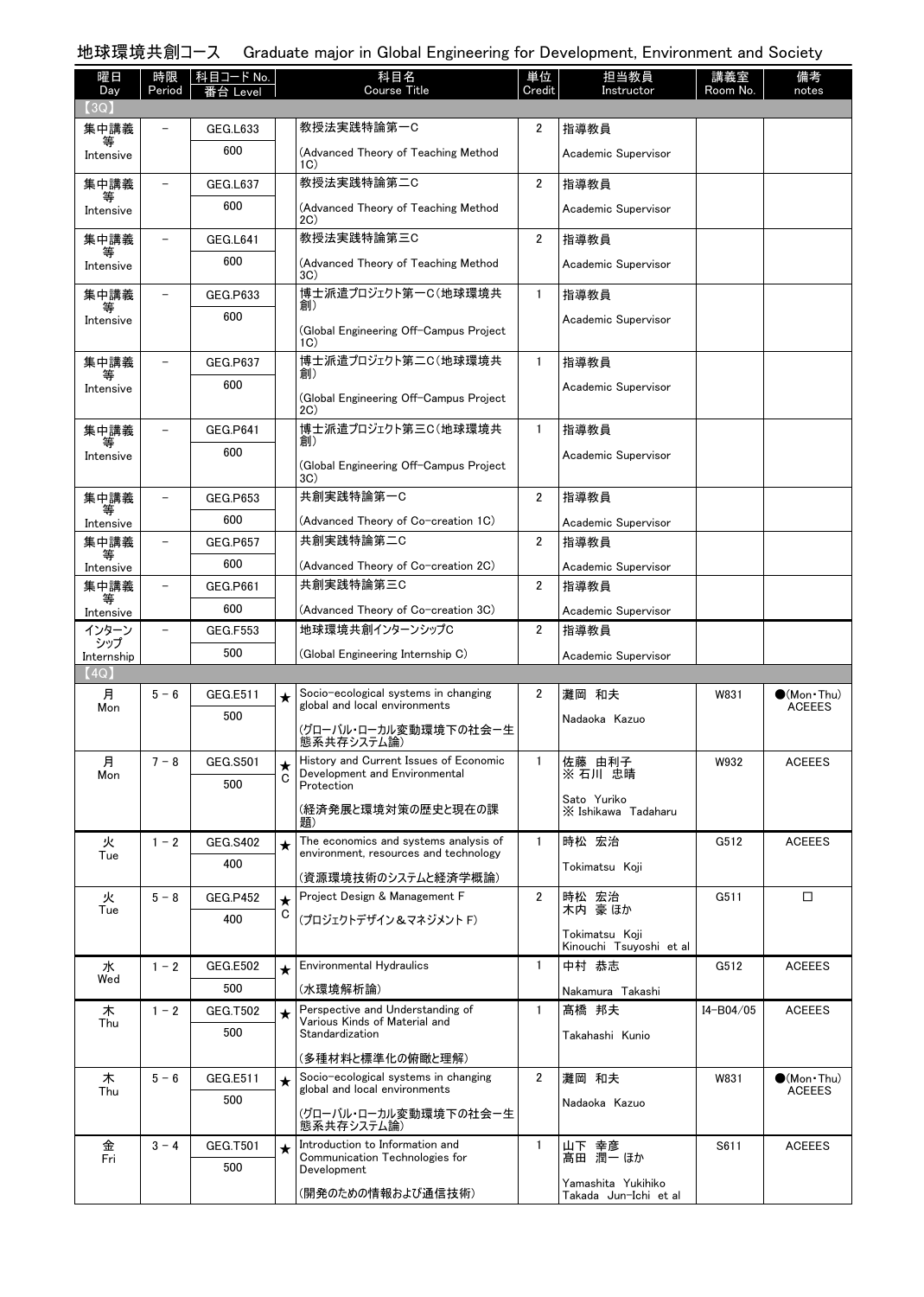# 地球環境共創コース Graduate major in Global Engineering for Development, Environment and Society

| 曜日<br>Day      | 時限<br>Period             | 科目コード No.<br>Level | 科目名<br><b>Course Title</b>                                        | 単位<br>Credit            | 担当教員<br>Instructor  | 講義室<br>Room No. | 備考<br>notes |
|----------------|--------------------------|--------------------|-------------------------------------------------------------------|-------------------------|---------------------|-----------------|-------------|
| (4Q)           |                          |                    |                                                                   |                         |                     |                 |             |
| 集中講義           |                          | <b>GEG.F534</b>    | 地球環境共創国際発表D(修士)                                                   | 1                       | 指導教員                |                 |             |
| ₩<br>Intensive |                          | 500                | (Global Engineering International<br>Workshop D (Master course))  |                         | Academic Supervisor |                 |             |
| 集中講義           |                          | <b>GEG.F544</b>    | 地球環境共創フィールドワークD                                                   | 1                       | 指導教員                |                 |             |
| 等<br>Intensive |                          | 500                | (Global Engineering Fieldwork D)                                  |                         | Academic Supervisor |                 |             |
| 集中講義<br>等      |                          | <b>GEG.F634</b>    | 地球環境共創国際発表第一D(博士)                                                 | $\mathbf{1}$            | 指導教員                |                 |             |
| Intensive      |                          | 600                | (Global Engineering International<br>Workshop 1D (Doctor course)) |                         | Academic Supervisor |                 |             |
| 集中講義<br>等      |                          | <b>GEG.F638</b>    | 地球環境共創国際発表第二D(博士)                                                 | 1                       | 指導教員                |                 |             |
| Intensive      |                          | 600                | (Global Engineering International<br>Workshop 2D (Doctor course)) |                         | Academic Supervisor |                 |             |
| 集中講義<br>等      |                          | GEG.F642           | 地球環境共創国際発表第三D(博士)                                                 | $\mathbf{1}$            | 指導教員                |                 |             |
| Intensive      |                          | 600                | (Global Engineering International<br>Workshop 3D (Doctor course)) |                         | Academic Supervisor |                 |             |
| 集中講義<br>等      |                          | <b>GEG.F654</b>    | 企業特別実習第一D(地球環境共創)                                                 | 2                       | 指導教員                |                 |             |
| Intensive      |                          | 600                | (Practice in Company 1D (Global<br>Engineering)                   |                         | Academic Supervisor |                 |             |
| 集中講義<br>等      |                          | <b>GEG.F658</b>    | 企業特別実習第二D(地球環境共創)                                                 | $\overline{2}$          | 指導教員                |                 |             |
| Intensive      |                          | 600                | (Practice in Company 2D (Global<br>Engineering)                   |                         | Academic Supervisor |                 |             |
| 集中講義<br>等      |                          | GEG.F662           | 企業特別実習第三D(地球環境共創)                                                 | $\overline{2}$          | 指導教員                |                 |             |
| Intensive      |                          | 600                | (Practice in Company 3D (Global<br>Engineering)                   |                         | Academic Supervisor |                 |             |
| 集中講義<br>等      |                          | GEG.L634           | 教授法実践特論第一D                                                        | $\overline{2}$          | 指導教員                |                 |             |
| Intensive      |                          | 600                | (Advanced Theory of Teaching Method<br>1D)                        |                         | Academic Supervisor |                 |             |
| 集中講義<br>等      |                          | <b>GEG.L638</b>    | 教授法実践特論第二D                                                        | $\overline{2}$          | 指導教員                |                 |             |
| Intensive      |                          | 600                | (Advanced Theory of Teaching Method<br>2D)                        |                         | Academic Supervisor |                 |             |
| 集中講義<br>等      |                          | GEG.L642           | 教授法実践特論第三D                                                        | $\overline{2}$          | 指導教員                |                 |             |
| Intensive      |                          | 600                | (Advanced Theory of Teaching Method<br>3D)                        |                         | Academic Supervisor |                 |             |
| 集中講義<br>等      |                          | <b>GEG.P634</b>    | 博士派遣プロジェクト第一D(地球環境共<br>創)                                         | 1                       | 指導教員                |                 |             |
| Intensive      |                          | 600                | (Global Engineering Off-Campus Project                            |                         | Academic Supervisor |                 |             |
|                |                          |                    | 1D)                                                               |                         |                     |                 |             |
| 集中講義           |                          | <b>GEG.P638</b>    | 博士派遣プロジェクト第二D(地球環境共<br>創)                                         | $\mathbf{1}$            | 指導教員                |                 |             |
| Intensive      |                          | 600                | (Global Engineering Off-Campus Project<br>2D)                     |                         | Academic Supervisor |                 |             |
| 集中講義           |                          | GEG.P642           | 博士派遣プロジェクト第三D(地球環境共                                               | $\mathbf{1}$            | 指導教員                |                 |             |
| 等<br>Intensive |                          | 600                | 創)                                                                |                         | Academic Supervisor |                 |             |
|                |                          |                    | (Global Engineering Off-Campus Project<br>3D)                     |                         |                     |                 |             |
| 集中講義           | $\overline{\phantom{a}}$ | <b>GEG.P654</b>    | 共創実践特論第一D                                                         | $\overline{2}$          | 指導教員                |                 |             |
| 等<br>Intensive |                          | 600                | (Advanced Theory of Co-creation 1D)                               |                         | Academic Supervisor |                 |             |
| 集中講義           | $\overline{\phantom{a}}$ | <b>GEG.P658</b>    | 共創実践特論第二D                                                         | $\overline{\mathbf{c}}$ | 指導教員                |                 |             |
| 等<br>Intensive |                          | 600                | (Advanced Theory of Co-creation 2D)                               |                         | Academic Supervisor |                 |             |
| 集中講義           |                          | <b>GEG.P662</b>    | 共創実践特論第三D                                                         | $\mathbf{2}$            | 指導教員                |                 |             |
| Intensive      |                          | 600                | (Advanced Theory of Co-creation 3D)                               |                         | Academic Supervisor |                 |             |
| インターン<br>シップ   |                          | <b>GEG.F554</b>    | 地球環境共創インターンシップD                                                   | $\overline{2}$          | 指導教員                |                 |             |
| Internship     |                          | 500                | (Global Engineering Internship D)                                 |                         | Academic Supervisor |                 |             |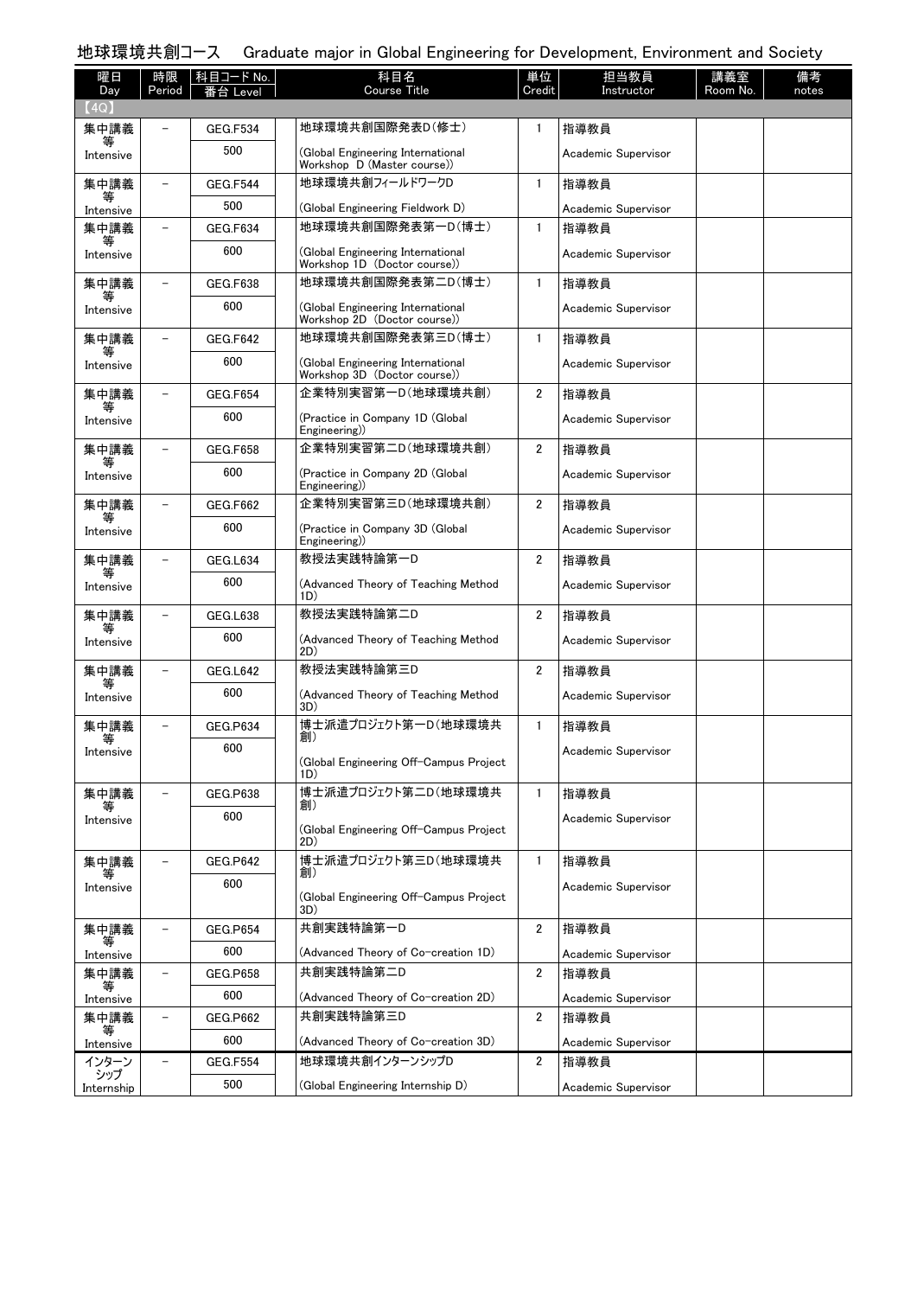### 社会・人間科学コース Graduate major in Social and Human Sciences

| 曜日<br>Day               | 時限<br>Period | コード No.<br>枓目   |             | 科目名<br><b>Course Title</b>                                               | 単位<br>Credit   | 担当教員<br>Instructor                        | 講義室<br>Room No.                          | 備考<br>notes    |
|-------------------------|--------------|-----------------|-------------|--------------------------------------------------------------------------|----------------|-------------------------------------------|------------------------------------------|----------------|
| $(3 \sim 4Q)$           |              | eve             |             |                                                                          |                |                                           |                                          |                |
| 月                       | $5 - 6$      | <b>SHS.D442</b> |             | 教育·福祉·健康分野特論F1                                                           | $\mathbf{1}$   | 佐久間 邦弘                                    | $W9 - 202$                               | $O(3 \sim 4Q)$ |
| Mon                     |              | 400             |             | (Graduate Lecture in Education, Welfare<br>and Health F1)                |                | Sakuma Kunihiro                           |                                          |                |
| 月<br>Mon                | $7 - 8$      | <b>SHS.L452</b> | $\mathbf C$ | 社会・人間科学プロジェクトF1                                                          | $\mathbf{1}$   | 小泉 勇人<br>畑中 健二 ほか                         | W9-607<br>$W9 - 706$                     | $O(3 \sim 4Q)$ |
|                         |              | 400             |             | (Translational Project in Social and<br>Human Sciences F1)               |                | Koizumi Yuto<br>Hatanaka Kenji et al      | W9-707<br>$W9 - 714$<br>$W9 - 910$       |                |
| 月<br>Mon                | $7 - 8$      | <b>SHS.L552</b> | $\Omega$    | 社会・人間科学プロジェクトF2                                                          | $\mathbf{1}$   | 小泉 勇人<br>畑中 健二 ほか                         | W9-607<br>$W9 - 706$                     | $O(3 \sim 4Q)$ |
|                         |              | 500             |             | (Translational Project in Social and<br>Human Sciences F2)               |                | Koizumi Yuto<br>Hatanaka Kenji et al      | W9-707<br>$W9 - 714$<br>$W9 - 910$       |                |
| 开<br><b>Mon</b>         | $7 - 8$      | <b>SHS.L652</b> | $\mathbf C$ | 社会·人間科学プロジェクトF3                                                          | $\mathbf{1}$   | 室田 真男<br>伊藤 亜紗ほか                          | W9-607<br>W9-706                         | $O(3 \sim 4Q)$ |
| 集中講義                    |              | 600             |             | (Translational Project in Social and<br>Human Sciences F3)               |                | Murota Masao<br>Ito Asa et al             | W9-707<br>$W9 - 714$<br>W9-910           |                |
| 开                       | $7 - 8$      | SHS.L654        | $\mathbf C$ | 社会・人間科学プロジェクトF4                                                          | $\mathbf{1}$   | 室田 真男<br>伊藤 亜紗ほか                          | W9-607<br>W9-706                         | $O(3 \sim 4Q)$ |
| Mon<br>▸集中講義            |              | 600             |             | (Translational Project in Social and<br>Human Sciences F4)               |                | Murota Masao<br>Ito Asa et al             | W9-707<br>$W9 - 714$<br>W9-910           |                |
| 开                       | $7 - 8$      | SHS.L656        | $\mathbf C$ | 社会・人間科学プロジェクトF5                                                          | $\mathbf{1}$   | 室田 真男                                     | W9-607                                   | $O(3 \sim 4Q)$ |
| <b>Mon</b>              |              | 600             |             | (Translational Project in Social and                                     |                | 伊藤 亜紗 ほか                                  | $W9 - 706$<br>W9-707                     |                |
| ·集中講義                   |              |                 |             | Human Sciences F5)                                                       |                | Murota Masao<br>Ito Asa et al             | $W9 - 714$<br>W9-910                     |                |
| 火<br>Tue                | $3 - 4$      | <b>SHS.S462</b> |             | 科学技術社会分野方法論F1                                                            | $\overline{2}$ | 調 麻佐志<br>札野 順ほか                           | <b>W932</b>                              | $O(3 \sim 4Q)$ |
|                         |              | 400             |             | (Graduate Methodologies in Science,<br>Technology and Society F1)        |                | Shirabe Masashi<br>Fudano Jun et al       | →W9-407                                  |                |
| 火<br>Tue                | $5 - 6$      | <b>SHS.D462</b> |             | 教育·福祉·健康分野方法論F1                                                          | $\overline{2}$ | 永岑 光恵                                     | $W9 - 202$                               | $O(3 \sim 4Q)$ |
|                         |              | 400             |             | (Graduate Methodologies in Education,<br>Welfare and Health F1)          |                | Nagamine Mitsue                           |                                          |                |
| 火<br>Tue                | $5 - 6$      | <b>SHS.M462</b> |             | 認知·数理·情報分野方法論F1                                                          | $\overline{2}$ | 山元 啓史<br>栗山 直子 ほか                         | W9-707                                   | $O(3 \sim 4Q)$ |
|                         |              | 400             |             | (Graduate Methodologies in Cognition,<br>Mathematics and Information F1) |                | Yamamoto Hilofumi<br>Kuriyama Naoko et al |                                          |                |
| 木                       | $5 - 6$      | <b>SHS.U462</b> |             | 文化·芸術分野方法論F1                                                             | $\overline{2}$ | 伊藤 亜紗<br>河村 彩                             | W9-910                                   | $O(3 \sim 4Q)$ |
| Thu                     |              | 400             |             | (Graduate Methodologies in Culture and<br>Arts F1)                       |                | Ito Asa<br>Kawamura Aya                   |                                          |                |
| 金                       | $3 - 4$      | <b>SHS.P462</b> |             | 政治·法律·行政分野方法論F1                                                          | $\overline{2}$ | 中島 岳志<br>江川 緑                             | W9-910                                   | $O(3 \sim 4Q)$ |
| Fri                     |              | 400             |             | (Graduate Methodologies in Politics, Law<br>and Administration F1)       |                | Nakajima Takeshi                          |                                          |                |
|                         |              |                 |             |                                                                          |                | Egawa Midori                              |                                          |                |
| 金<br>Fri                | $7 - 8$      | <b>SHS.L433</b> | Ć           | 社会·人間科学多文化関係構築演習F1                                                       | $\mathbf{1}$   | 鈴木 悠太<br>福留 真紀ほか                          | W9-607<br>$W9 - 706$                     | $O(3 \sim 4Q)$ |
|                         |              | 400             |             | (Transnational Workshop in Social and<br>Human Sciences F1)              |                | Suzuki Yuta<br>Fukutome Maki et al        | $W9 - 707$<br>$W9 - 714$<br>$W9 - 910$   |                |
| 金<br>Fri                | $7 - 8$      | <b>SHS.L532</b> | C           | 社会·人間科学多文化関係構築演習F2                                                       | $\mathbf{1}$   | 鈴木 悠太<br>福留 真紀 ほか                         | W9-607<br>W9-706                         | $O(3 \sim 4Q)$ |
|                         |              | 500             |             | (Transnational Workshop in Social and<br>Human Sciences F2)              |                | Suzuki Yuta<br>Fukutome Maki et al        | W9-707<br>$W9 - 714$<br>W9-910           |                |
| 金<br>Eri                | $7 - 8$      | <b>SHS.L633</b> | Ć           | 社会·人間科学多文化関係構築演習F3                                                       | $\mathbf{1}$   | 室田 真男<br>伊藤 亜紗ほなか                         | W9-607<br>W9-706                         | $O(3 \sim 4Q)$ |
| ▸集中講義                   |              | 600             |             | (Transnational Workshop in Social and<br>Human Sciences F3)              |                | Murota Masao<br>Ito Asa et al             | W9-707<br>$W9 - 714$<br>W9-910           |                |
| 金<br>Fn.                | $7 - 8$      | <b>SHS.L634</b> | C.          | 社会·人間科学多文化関係構築演習F4                                                       | $\mathbf{1}$   | 室田 真男<br>伊藤 亜紗 ほか                         | W9-607<br>W9-706                         | $O(3 \sim 4Q)$ |
| →集中講義                   |              | 600             |             | (Transnational Workshop in Social and<br>Human Sciences F4)              |                | Murota Masao<br>Ito Asa et al             | W9-707<br>$W9 - 714$<br>W9-910           |                |
| 金                       | $7 - 8$      | SHS.L636        | C           | 社会·人間科学多文化関係構築演習F5                                                       | $\mathbf{1}$   | 室田 真男<br>伊藤 亜紗 ほか                         | W9-607                                   | $O(3 \sim 4Q)$ |
| $\overline{a}$<br>▸集中講義 |              | 600             |             | (Transnational Workshop in Social and<br>Human Sciences F5)              |                | Murota Masao<br>Ito Asa et al             | W9-706<br>W9-707<br>$W9 - 714$<br>W9-910 |                |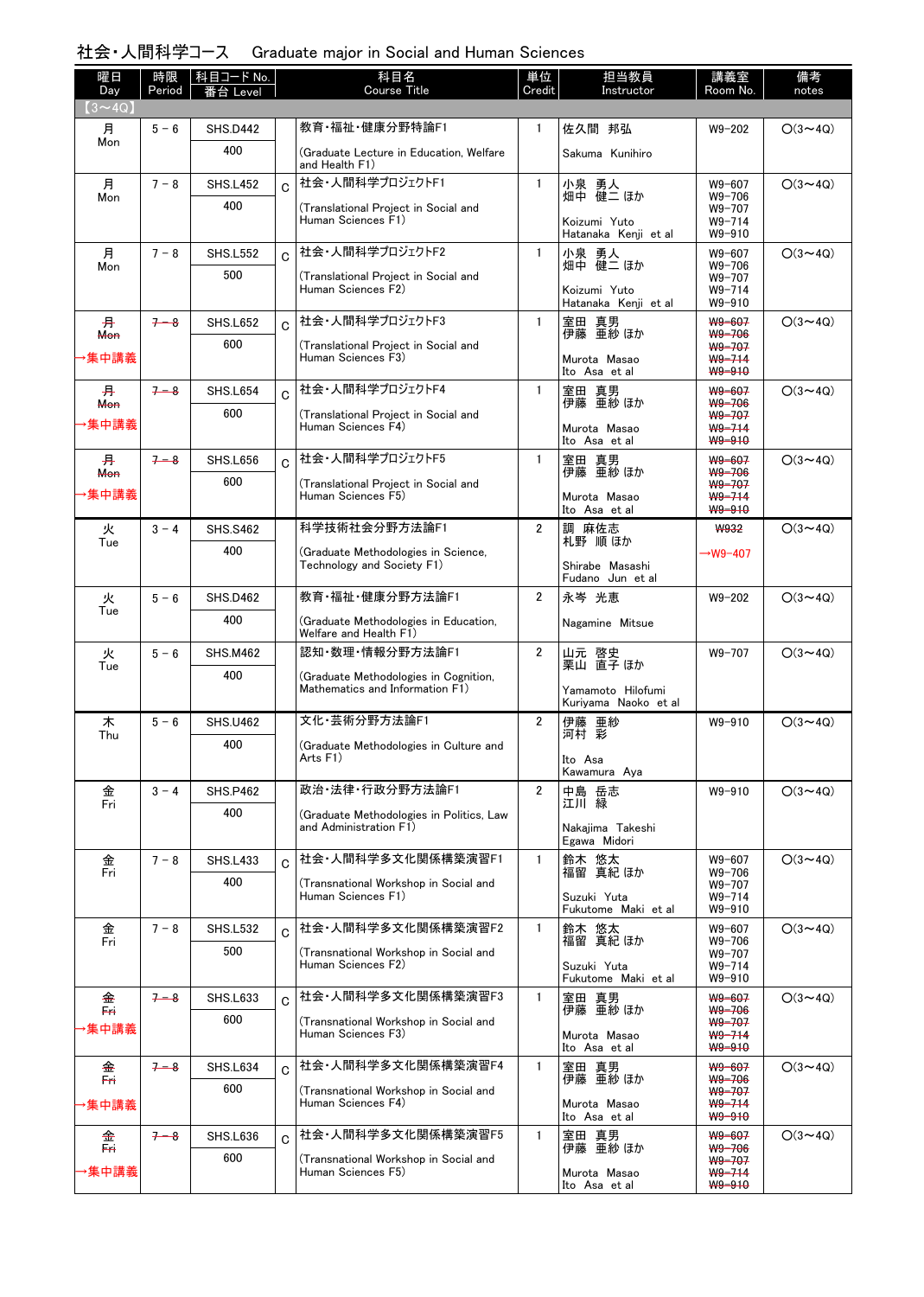#### 社会・人間科学コース Graduate major in Social and Human Sciences

| 曜日<br>Day      | 時限<br>Period             | │科目コード No.<br>番台 Level |         | 科目名<br><b>Course Title</b>                                         | 単位<br>Credit   | 担当教員<br>Instructor                   | 講義室<br>Room No.      | 備考<br>notes    |
|----------------|--------------------------|------------------------|---------|--------------------------------------------------------------------|----------------|--------------------------------------|----------------------|----------------|
| $(3 \sim 4Q)$  |                          |                        |         |                                                                    |                |                                      |                      |                |
| 金<br>Fri       | $9 - 10$                 | <b>SHS.L673</b><br>600 |         | 社会・人間科学演習プロジェクト支援実践<br>F <sub>3</sub>                              | 1              | 小泉 勇人<br>畑中 健二 ほか                    | W9-707               | $O(3 \sim 4Q)$ |
|                |                          |                        |         | (Course Assistance in Social and Human)<br>Sciences F3)            |                | Koizumi Yuto<br>Hatanaka Kenji et al |                      |                |
| 金              | $9 - 10$                 | <b>SHS.L674</b>        |         | 社会・人間科学演習プロジェクト支援実践<br>F4                                          | $\mathbf{1}$   | 小泉 勇人                                | W9-707               | $O(3 \sim 4Q)$ |
| Fri            |                          | 600                    |         | (Course Assistance in Social and Human                             |                | 畑中 健二 ほか<br>Koizumi Yuto             |                      |                |
|                | $9 - 10$                 | <b>SHS.L676</b>        |         | Sciences F4)<br>社会・人間科学演習プロジェクト支援実践                                | $\mathbf{1}$   | Hatanaka Kenii et al<br>小泉 勇人        | W9-707               | $O(3 \sim 4Q)$ |
| 金<br>Fri       |                          | 600                    |         | F <sub>5</sub>                                                     |                | 畑中 健二 ほか                             |                      |                |
|                |                          |                        |         | (Course Assistance in Social and Human<br>Sciences F5)             |                | Koizumi Yuto<br>Hatanaka Kenji et al |                      |                |
| 集中講義           | $\qquad \qquad -$        | <b>SHS.D682</b>        |         | 教育・福祉・健康分野プロジェクトF3                                                 | $\mathbf{1}$   | 各教員                                  |                      | $O(3 \sim 4Q)$ |
| 等<br>Intensive |                          | 600                    |         | (Graduate Project in Education, Welfare<br>and Health F3)          |                | Academic Supervisor                  |                      |                |
| 集中講義<br>等      | $\overline{\phantom{0}}$ | <b>SHS.M682</b>        |         | 認知·数理·情報分野プロジェクトF3                                                 | $\mathbf{1}$   | 各教員                                  |                      | $O(3 \sim 4Q)$ |
| Intensive      |                          | 600                    |         | (Graduate Project in Cognition.<br>Mathematics and Information F3) |                | Academic Supervisor                  |                      |                |
| 集中講義<br>等      | $\overline{\phantom{a}}$ | <b>SHS.P682</b>        |         | 政治·法律·行政分野プロジェクトF3                                                 | $\mathbf{1}$   | 各教員                                  |                      | $O(3 \sim 4Q)$ |
| Intensive      |                          | 600                    |         | (Graduate Project in Politics, Law and<br>Administration F3)       |                | Academic Supervisor                  |                      |                |
| 集中講義<br>等      | $\overline{\phantom{a}}$ | <b>SHS.S682</b>        |         | 科学技術社会分野プロジェクトF3                                                   | $\mathbf{1}$   | 各教員                                  |                      | $O(3 \sim 4Q)$ |
| Intensive      |                          | 600                    |         | (Graduate Project in Science, Technology)<br>and Society F3)       |                | Academic Supervisor                  |                      |                |
| 集中講義<br>等      | $\overline{\phantom{a}}$ | <b>SHS.U682</b>        |         | 文化·芸術分野プロジェクトF3                                                    | $\mathbf{1}$   | 各教員                                  |                      | $O(3 \sim 4Q)$ |
| Intensive      |                          | 600                    |         | (Graduate Project in Culture and Arts F3)                          |                | Academic Supervisor                  |                      |                |
| 講究等<br>Seminar | $\overline{\phantom{0}}$ | <b>SHS.Z492</b>        |         | 社会·人間科学講究F1                                                        | $\mathbf{1}$   | 指導教員                                 |                      | $O(3 \sim 4Q)$ |
|                |                          | 400                    |         | (Colloquium in Social and Human<br>Sciences F1)                    |                | Academic Supervisor                  |                      |                |
| 講究等<br>Seminar | $\overline{\phantom{0}}$ | <b>SHS.Z592</b>        |         | 社会·人間科学講究F2                                                        | $\mathbf{1}$   | 指導教員                                 |                      | $O(3 \sim 4Q)$ |
|                |                          | 500                    |         | (Colloquium in Social and Human<br>Sciences F2)                    |                | Academic Supervisor                  |                      |                |
| 講究等<br>Seminar | $\overline{\phantom{0}}$ | <b>SHS.Z692</b>        |         | 社会·人間科学講究F3                                                        | $\overline{2}$ | 指導教員                                 |                      | $O(3 \sim 4Q)$ |
|                |                          | 600                    |         | (Colloquium in Social and Human<br>Sciences F3)                    |                | Academic Supervisor                  |                      |                |
| 講究等            | $\qquad \qquad -$        | <b>SHS.Z694</b>        |         | 社会·人間科学講究F4                                                        | $\overline{2}$ | 指導教員                                 |                      | $O(3 \sim 4Q)$ |
| Seminar        |                          | 600                    |         | (Colloquium in Social and Human<br>Sciences F4)                    |                | Academic Supervisor                  |                      |                |
| 講究等<br>Seminar | $\qquad \qquad -$        | <b>SHS.Z696</b>        |         | 社会·人間科学講究F5                                                        | $\overline{2}$ | 指導教員                                 |                      | $O(3 \sim 4Q)$ |
|                |                          | 600                    |         | (Colloquium in Social and Human<br>Sciences F5)                    |                | Academic Supervisor                  |                      |                |
| (3Q)           |                          |                        |         |                                                                    |                |                                      |                      |                |
| 月<br>Mon       | $5 - 6$                  | <b>SHS.S443</b>        |         | 科学技術社会分野特論F1A                                                      | 1              | 中島 秀人                                | W936                 | <b>ACEEES</b>  |
|                |                          | 400                    |         | (Graduate Lecture in Science,<br>Technology and Society F1A)       |                | Nakajima Hideto                      |                      |                |
| 水<br>Wed       | $9 - 10$                 | <b>SHS.M443</b>        | $\star$ | Graduate Lecture in Cognition,<br>Mathematics and Information F1A  | $\mathbf{1}$   | 山元 啓史                                | W9-707               |                |
|                |                          | 400                    |         | (認知・数理・情報分野特論F1A)                                                  |                | Yamamoto Hilofumi                    |                      |                |
| 木              | $5 - 6$                  | <b>SHS.M445</b>        |         | 教育メディアエ学A                                                          | 1              | 室田 真男                                | $W9 - 202$           |                |
| Thu            |                          | 400                    |         | (Educational Media and Design A)                                   |                | Murota Masao                         |                      |                |
| 金              | $3 - 4$                  | <b>SHS.M463</b>        |         | 教育メディアエ学演習A                                                        | $\mathbf{1}$   | 室田 真男                                | 学術国際情                |                |
| Fri            |                          | 400                    |         | (Practice of Educational Media and<br>Design A)                    |                | Murota Masao                         | 報センター<br>3F第2実習<br>室 |                |
| 金              | $3 - 4$                  | <b>SHS.U443</b>        |         | 文化·芸術分野特論F1A                                                       | $\mathbf{1}$   | 山根 亮一                                | W9-910               |                |
| Fri            |                          | 400                    |         | (Graduate Lecture in Culture and Arts)<br>F <sub>1</sub> A)        |                | Yamane Ryoichi                       | $\rightarrow$ W9-911 |                |
| 金              | $5 - 6$                  | <b>SHS.P443</b>        |         | 政治·法律·行政分野特論F1A                                                    | $\mathbf{1}$   | 中島 岳志                                | W9-910               |                |
| Fri            |                          | 400                    |         | (Graduate Lecture in Politics, Law and<br>Administration F1A)      |                | Nakajima Takeshi                     |                      |                |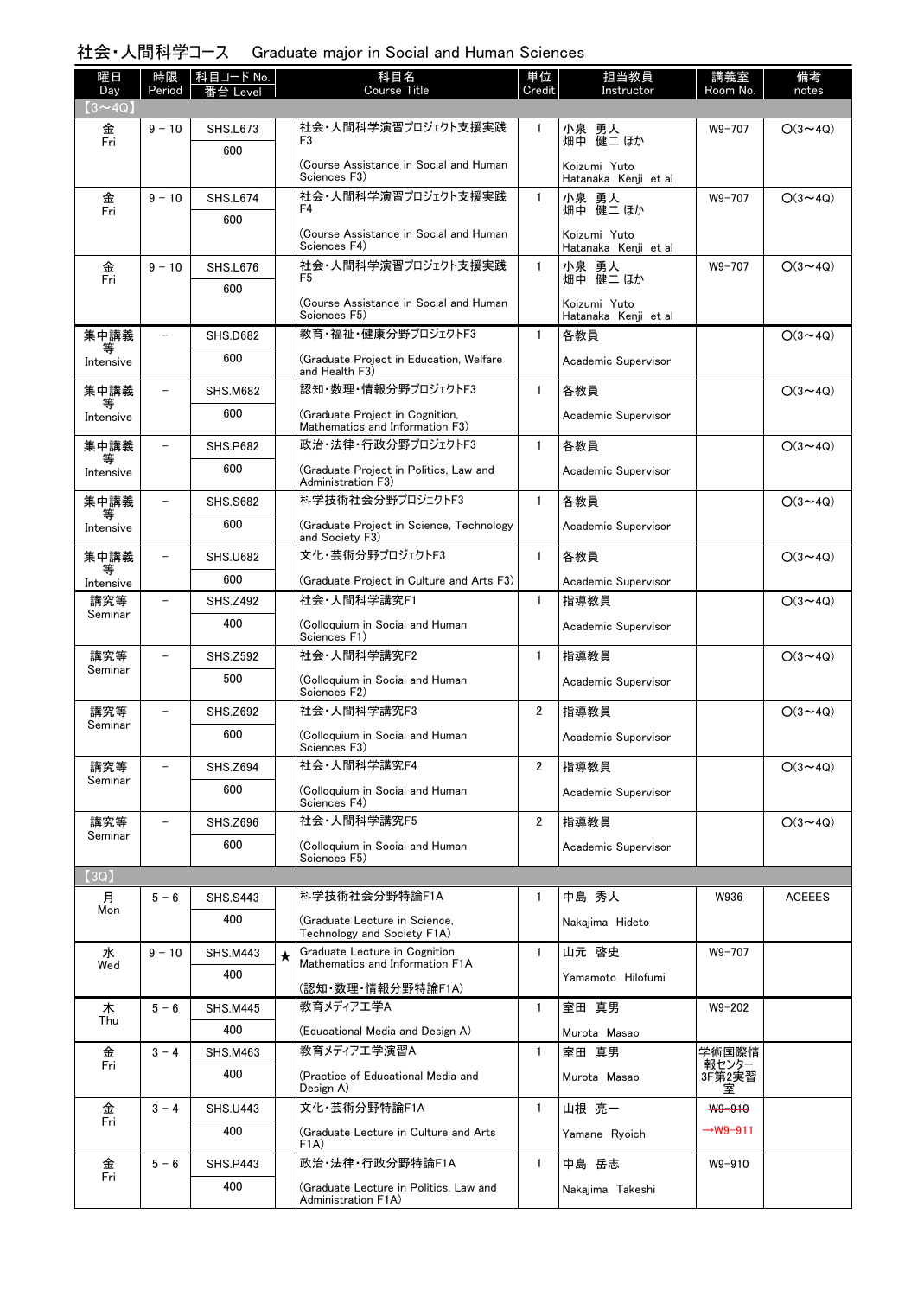| 社会・人間科学コース (Graduate major in Social and Human Sciences |  |  |  |  |  |  |
|---------------------------------------------------------|--|--|--|--|--|--|
|---------------------------------------------------------|--|--|--|--|--|--|

| 曜日<br>Day      | 時限<br>Period             | 科目コード No.<br>番台 Level |          | 科目名<br><b>Course Title</b>                                          | 単位<br>Credit   | 担当教員<br>Instructor | 講義室<br>Room No.           | 備考<br>notes          |
|----------------|--------------------------|-----------------------|----------|---------------------------------------------------------------------|----------------|--------------------|---------------------------|----------------------|
| (3Q)           |                          |                       |          |                                                                     |                |                    |                           |                      |
| 集中講義<br>等      | $\equiv$                 | <b>SHS.L413</b>       | $\Omega$ | 社会·人間科学多分野分析統合演習F1A                                                 | $\overline{2}$ | 未定                 |                           |                      |
| Intensive      |                          | 400                   |          | (Trans-disciplinary Exercise in Social and<br>Human Sciences F1A)   |                | Undecided          |                           |                      |
| (4Q)           |                          |                       |          |                                                                     |                |                    |                           |                      |
| 月              | $1 - 2$                  | <b>SHS.P444</b>       |          | 政治·法律·行政分野特論F1B                                                     | 1              | 西田 亮介              | W9-910                    |                      |
| Mon            |                          | 400                   |          | (Graduate Lecture in Politics, Law and<br>Administration F1B)       |                | Nishida Ryosuke    |                           |                      |
| 月              | $3 - 4$                  | <b>SHS.S444</b>       | $\star$  | Graduate Lecture in Science, Technology<br>and Society F1B          | $\mathbf{1}$   | Bektas Yakup       | W936                      |                      |
| Mon            |                          | 400                   |          | (科学技術社会分野特論F1B)                                                     |                |                    |                           |                      |
| 火              | $3 - 4$                  | <b>SHS.U444</b>       |          | 文化·芸術分野特論F1B                                                        | $\mathbf{1}$   | 弓山 達也              | $W9 - 910$                |                      |
| Tue            |                          | 400                   |          | (Graduate Lecture in Culture and Arts)<br>F1B)                      |                | Yumiyama Tatsuya   |                           |                      |
| 水              | $3 - 4$                  | <b>SHS.M444</b>       |          | 認知·数理·情報分野特論F1B                                                     | $\mathbf{1}$   | 佐藤 礼子              | W9-918                    |                      |
| Wed            |                          | 400                   |          | (Graduate Lecture in Cognition,<br>Mathematics and Information F1B) |                | Sato Reiko         | <u>(プレゼンテー</u><br>ションルーム) | $\rightarrow$ W9-911 |
| ж              | $9 - 10$                 | <b>SHS.D447</b>       |          | 教育学特論                                                               | $\mathbf{1}$   | 鈴木 悠太              | $W9 - 705$                |                      |
| Wed            |                          | 400                   |          | (Research on Teaching)                                              |                | Suzuki Yuta        |                           |                      |
| 木              | $5 - 6$                  | <b>SHS.M446</b>       |          | 教育メディアエ学B                                                           | $\mathbf{1}$   | 室田 真男              | $W9 - 202$                |                      |
| Thu            |                          | 400                   |          | (Educational Media and Design B)                                    |                | Murota Masao       |                           |                      |
| 金              | $3 - 4$                  | <b>SHS.M464</b>       |          | 教育メディアエ学演習B                                                         | $\mathbf{1}$   | 室田 真男              | 学術国際情                     |                      |
| Fri            |                          | 400                   |          | (Practice of Educational Media and<br>Design B)                     |                | Murota Masao       | 報センター<br>3F第2実習<br>室      |                      |
| 集中講義           | $\overline{\phantom{0}}$ | <b>SHS.L414</b>       | Ć        | 社会·人間科学多分野分析統合演習F1B                                                 | $\overline{2}$ | 未定                 |                           |                      |
| 等<br>Intensive |                          | 400                   |          | (Trans-disciplinary Exercise in Social and<br>Human Sciences F1B)   |                | Undecided          |                           |                      |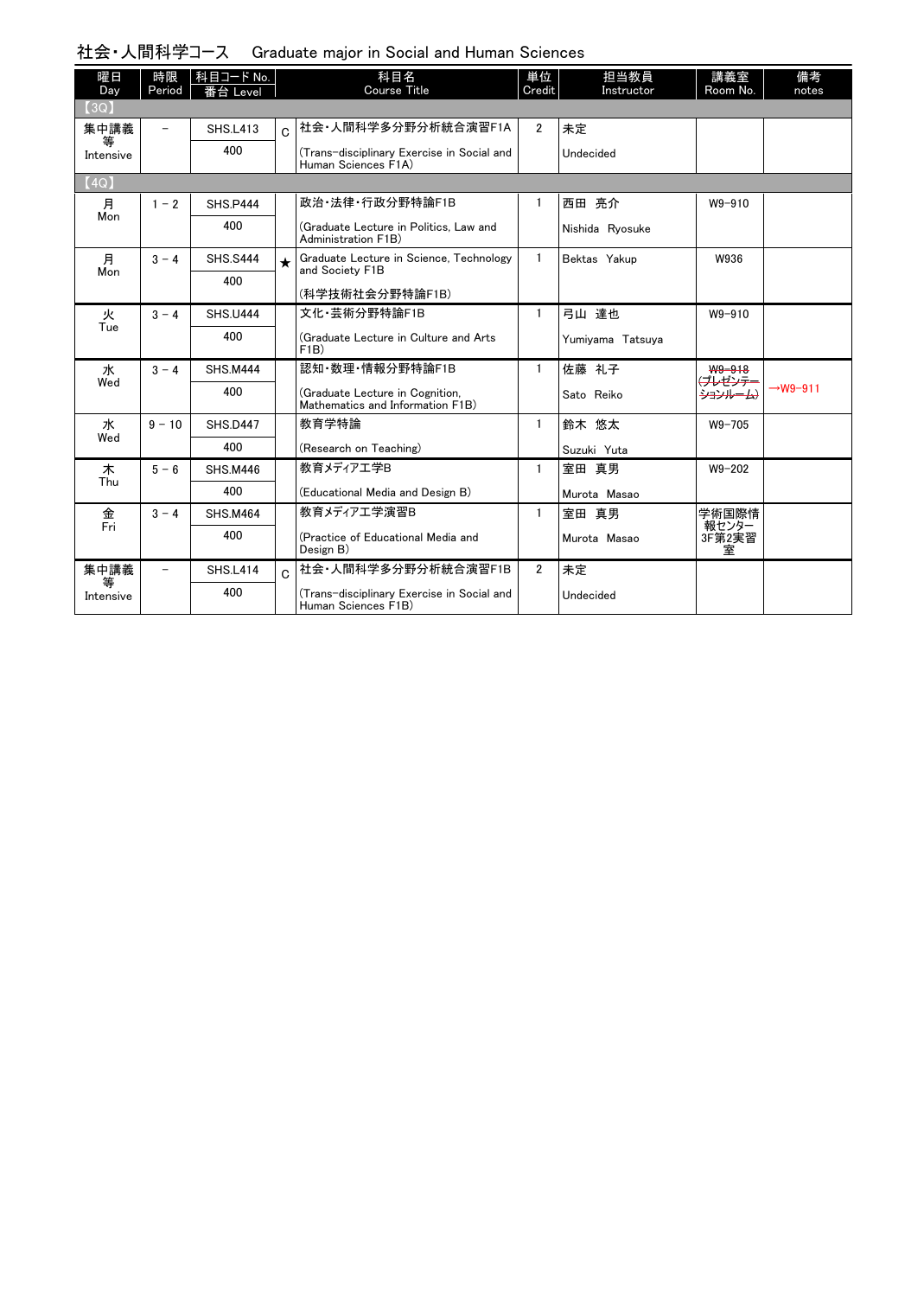# イノベーション科学コース Graduate major in Innovation Science

| 曜日                | 時限                       | 科目コード No.       |         | 科目名                                                                  | 単位             | 担当教員                        | 講義室      | 備考             |
|-------------------|--------------------------|-----------------|---------|----------------------------------------------------------------------|----------------|-----------------------------|----------|----------------|
| Day               | Period                   | eve             |         | <b>Course Title</b>                                                  | Credit         | Instructor                  | Room No. | notes          |
| $(3 \sim 4Q)$     |                          | <b>ISC.E632</b> |         | Advanced MOT Seminar II                                              | $\mathbf{1}$   | 日髙 一義                       |          | $O(3 \sim 4Q)$ |
| 集中講義              |                          | 600             |         |                                                                      |                |                             |          |                |
| Intensive<br>講究等  | $\overline{\phantom{0}}$ | <b>ISC.Z692</b> |         | (MOT研究の最前線 II)<br>イノベーション科学講究 F3                                     | 2              | Hidaka Kazuyoshi<br>指導教員    |          | $O(3 \sim 4Q)$ |
| Seminar           |                          | 600             |         |                                                                      |                |                             |          |                |
|                   |                          | ISC.Z694        |         | (Seminar on Innovation Science F3)<br>イノベーション科学講究 F4                 | 2              | Academic Supervisor<br>指導教員 |          | $O(3 \sim 4Q)$ |
| 講究等<br>Seminar    |                          | 600             |         |                                                                      |                |                             |          |                |
|                   |                          |                 |         | (Seminar on Innovation Science F4)<br>イノベーション科学講究 F5                 | $\overline{2}$ | Academic Supervisor         |          |                |
| 講究等<br>Seminar    |                          | <b>ISC.Z696</b> |         |                                                                      |                | 指導教員                        |          | $O(3 \sim 4Q)$ |
| (3Q)              |                          | 600             |         | (Seminar on Innovation Science F5)                                   |                | Academic Supervisor         |          |                |
| 集中講義              |                          | ISC.A603        |         | Systematic Review III                                                | 1              | 指導教員                        |          |                |
|                   |                          | 600             | $\star$ | (システマティックレビュー III)                                                   |                |                             |          |                |
| Intensive<br>集中講義 |                          | <b>ISC.A607</b> |         | Systematic Review VII                                                | $\mathbf{1}$   | Academic Supervisor<br>指導教員 |          |                |
|                   |                          | 600             | $\star$ | (システマティックレビュー VII)                                                   |                |                             |          |                |
| Intensive<br>集中講義 | ۳                        | ISC.A610-03     |         | イノベーション分析演習 I                                                        | $\mathbf{1}$   | Academic Supervisor<br>指導教員 |          |                |
|                   |                          | 600             |         |                                                                      |                |                             |          |                |
| Intensive         |                          |                 |         | (Advanced Analytics for Innovation<br>Science Research I)            |                | Academic Supervisor         |          |                |
| 集中講義<br>等         | $\overline{a}$           | ISC.A611-03     |         | イノベーション分析演習 II                                                       | $\mathbf{1}$   | 指導教員                        |          |                |
| Intensive         |                          | 600             |         | (Advanced Analytics for Innovation<br>Science Research II)           |                | Academic Supervisor         |          |                |
| 集中講義              | $\overline{a}$           | ISC.B610-03     |         | 技術経営分析 設計演習 I                                                        | $\mathbf{1}$   | 指導教員                        |          |                |
| 等<br>Intensive    |                          | 600             |         | (Advanced Analytics and Design                                       |                | Academic Supervisor         |          |                |
|                   |                          |                 |         | Methodology for Technology and<br>Innovation Management Research I)  |                |                             |          |                |
| 集中講義              |                          | ISC.B611-03     |         | 技術経営分析 設計演習 II                                                       | $\mathbf{1}$   | 指導教員                        |          |                |
| Intensive         |                          | 600             |         | (Advanced Analytics and Design                                       |                | Academic Supervisor         |          |                |
|                   |                          |                 |         | Methodology for Technology and<br>Innovation Management Research II) |                |                             |          |                |
| 集中講義              |                          | ISC.C610-03     |         | 経済・社会システム分析・設計演習 I                                                   | $\mathbf{1}$   | 指導教員                        |          |                |
| Intensive         |                          | 600             |         | (Advanced Analytics and Design                                       |                | Academic Supervisor         |          |                |
|                   |                          |                 |         | Methodology for Social Economic<br>Systems Research I)               |                |                             |          |                |
| 集中講義              | $\overline{\phantom{0}}$ | ISC.C611-03     |         | 経済・社会システム分析・設計演習 Ⅱ                                                   | $\mathbf{1}$   | 指導教員                        |          |                |
| 等<br>Intensive    |                          | 600             |         | (Advanced Analytics and Design                                       |                | Academic Supervisor         |          |                |
|                   |                          |                 |         | Methodology for Social Economic<br>Systems Research II)              |                |                             |          |                |
| 集中講義              |                          | ISC.D610-03     |         | 研究開発·事業企画立案演習 I                                                      | $\mathbf{1}$   | 指導教員                        |          |                |
| Intensive         |                          | 600             |         | (Advanced R&D Planning and Business                                  |                | Academic Supervisor         |          |                |
| 集中講義              |                          | ISC.D611-03     |         | Development I)<br>研究開発·事業企画立案演習 II                                   | $\mathbf{1}$   | 指導教員                        |          |                |
|                   |                          | 600             |         |                                                                      |                |                             |          |                |
| Intensive         |                          |                 |         | (Advanced R&D Planning and Business<br>Development II)               |                | Academic Supervisor         |          |                |
| (4Q)              |                          |                 |         |                                                                      |                |                             |          |                |
| 集中講義              |                          | <b>ISC.A604</b> | $\star$ | Systematic Review IV                                                 | $\mathbf{1}$   | 指導教員                        |          |                |
| Intensive         |                          | 600             |         | (システマティックレビュー IV)                                                    |                | Academic Supervisor         |          |                |
| 集中講義<br>等         |                          | <b>ISC.A608</b> | $\star$ | Systematic Review VIII                                               | $\mathbf{1}$   | 指導教員                        |          |                |
| Intensive         |                          | 600             |         | (システマティックレビュー VIII)                                                  |                | Academic Supervisor         |          |                |
| 集中講義              | $\overline{\phantom{0}}$ | ISC.A610-04     |         | イノベーション分析演習 I                                                        | $\mathbf{1}$   | 指導教員                        |          |                |
| Intensive         |                          | 600             |         | (Advanced Analytics for Innovation<br>Science Research I)            |                | Academic Supervisor         |          |                |
| 集中講義              | $\overline{\phantom{0}}$ | ISC.A611-04     |         | イノベーション分析演習 II                                                       | $\mathbf{1}$   | 指導教員                        |          |                |
| Intensive         |                          | 600             |         | (Advanced Analytics for Innovation<br>Science Research II)           |                | Academic Supervisor         |          |                |
| 集中講義              |                          | ISC.B610-04     |         | 技術経営分析·設計演習 I                                                        | $\mathbf{1}$   | 指導教員                        |          |                |
| 等<br>Intensive    |                          | 600             |         | (Advanced Analytics and Design                                       |                | Academic Supervisor         |          |                |
|                   |                          |                 |         | Methodology for Technology and<br>Innovation Management Research I)  |                |                             |          |                |
| 集中講義              |                          | ISC.B611-04     |         | 技術経営分析 設計演習 II                                                       | $\mathbf{1}$   | 指導教員                        |          |                |
| Intensive         |                          | 600             |         | (Advanced Analytics and Design                                       |                | Academic Supervisor         |          |                |
|                   |                          |                 |         | Methodology for Technology and<br>Innovation Management Research II) |                |                             |          |                |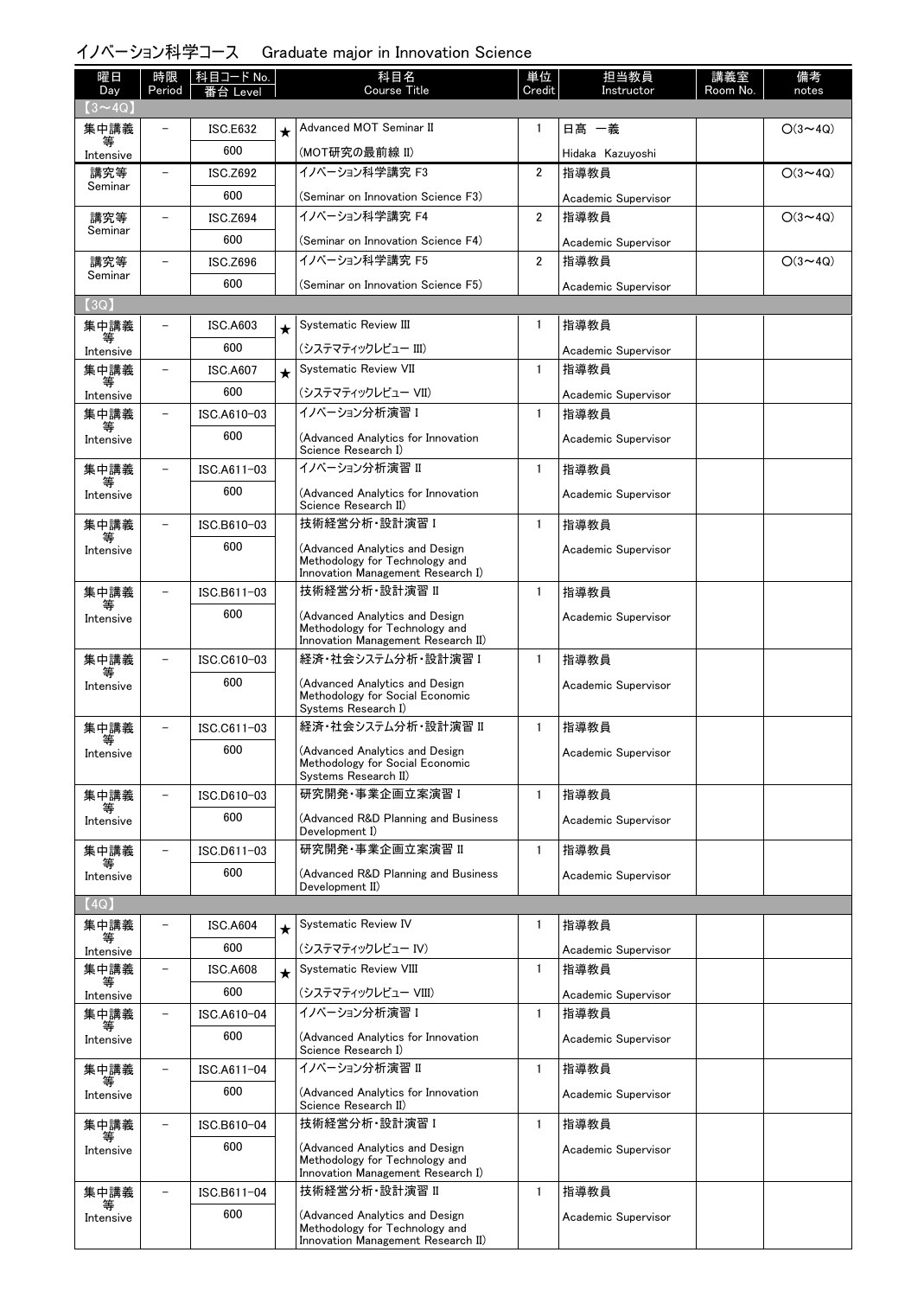イノベーション科学コース Graduate major in Innovation Science

| 曜日<br>Day      | 時限<br>Period             | 科目コード No.  <br>番台 Level | 科目名<br>Course Title                                                                       | 単位<br>Credit | 担当教員<br>Instructor  | 講義室<br>Room No. | 備考<br>notes |
|----------------|--------------------------|-------------------------|-------------------------------------------------------------------------------------------|--------------|---------------------|-----------------|-------------|
| [4Q]           |                          |                         |                                                                                           |              |                     |                 |             |
| 集中講義           | $\overline{\phantom{0}}$ | ISC.C610-04             | 経済·社会システム分析·設計演習 I                                                                        |              | 指導教員                |                 |             |
| 等<br>Intensive |                          | 600                     | (Advanced Analytics and Design<br>Methodology for Social Economic<br>Systems Research I)  |              | Academic Supervisor |                 |             |
| 集中講義           | $\overline{\phantom{0}}$ | ISC.C611-04             | 経済・社会システム分析・設計演習 Ⅱ                                                                        |              | 指導教員                |                 |             |
| 等<br>Intensive |                          | 600                     | (Advanced Analytics and Design<br>Methodology for Social Economic<br>Systems Research II) |              | Academic Supervisor |                 |             |
| 集中講義           | $\overline{\phantom{0}}$ | ISC.D610-04             | 研究開発・事業企画立案演習 I                                                                           |              | 指導教員                |                 |             |
| 等<br>Intensive |                          | 600                     | (Advanced R&D Planning and Business<br>Development I)                                     |              | Academic Supervisor |                 |             |
| 集中講義           | $\overline{\phantom{0}}$ | ISC.D611-04             | 研究開発·事業企画立案演習 II                                                                          |              | 指導教員                |                 |             |
| 等<br>Intensive |                          | 600                     | (Advanced R&D Planning and Business<br>Development II)                                    |              | Academic Supervisor |                 |             |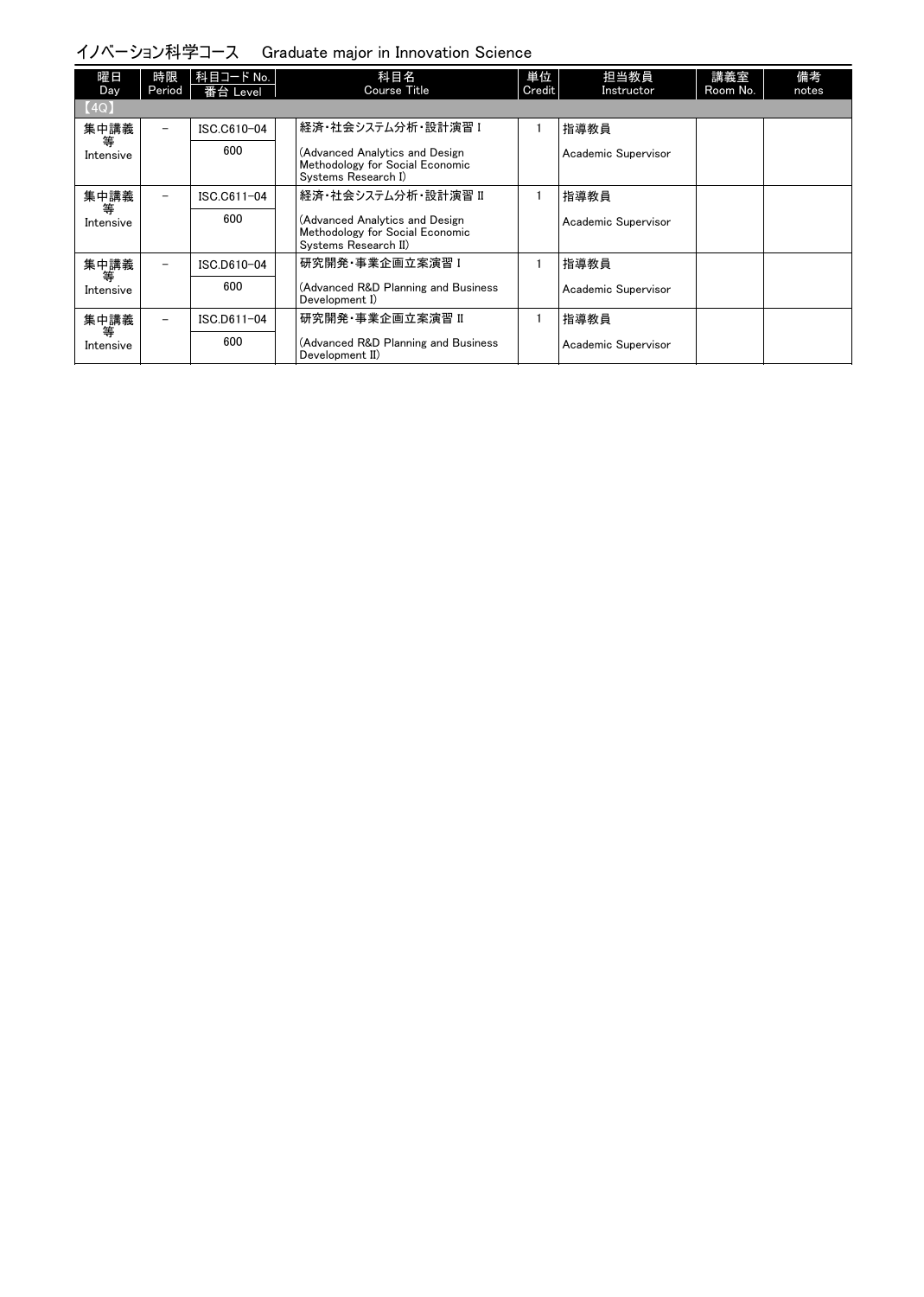技術経営専門職学位課程 Graduate major in Technology and Innovation Management

| 曜日<br>Day      | 時限<br>Period             | │科目コード No. │<br>番台 Level |         | 科目名<br><b>Course Title</b>                                | 単位<br>Credit   | 担当教員<br>Instructor                         | 講義室<br>Room No. | 備考<br>notes             |
|----------------|--------------------------|--------------------------|---------|-----------------------------------------------------------|----------------|--------------------------------------------|-----------------|-------------------------|
| $(3 \sim 4Q)$  |                          |                          |         |                                                           |                |                                            |                 |                         |
| 水              | $9 - 11$                 | <b>TIM.B520</b>          |         | リスク・クライシスマネジメント II                                        | 1              | 池上 雅子                                      | W935            | □                       |
| Wed            |                          | 500                      |         | (Risk and Crisis Management II)                           |                | Ikegami Masako                             |                 | $O(3 \sim 4Q)$<br>変則週開講 |
| 水              | $9 - 12$                 | <b>TIM.C530</b>          |         | 政策プロセス科学特論 I                                              | $\mathbf{1}$   | 橋本 正洋<br>池上 雅子ほか                           | 田町<br>CIC913    | □                       |
| Wed            |                          | 500                      |         | (Lectures by Innovation Policy Makers I)                  |                |                                            |                 | $O(3 \sim 4Q)$<br>変則週開講 |
|                |                          |                          |         |                                                           |                | Hashimoto Masahiro<br>Ikegami Masako et al |                 |                         |
| 水              | $9 - 12$                 | <b>TIM.C531</b>          |         | 政策プロセス科学特論 II                                             | $\mathbf{1}$   | 橋本 正洋<br>池上 雅子ほか                           | 田町<br>CIC913    | □<br>$O(3 \sim 4Q)$     |
| Wed            |                          | 500                      |         | (Lectures by Innovation Policy Makers II)                 |                |                                            |                 | 変則週開講                   |
|                |                          |                          |         |                                                           |                | Hashimoto Masahiro<br>Ikegami Masako et al |                 |                         |
| 水              | $9 - 12$                 | <b>TIM.D515</b>          |         | 経営者論セミナー II                                               | $\mathbf{1}$   | 藤村 修三<br>比嘉 邦彦 ほか                          | 田町              | □                       |
| Wed            |                          | 500                      |         | (Lectures by Business Leaders II)                         |                |                                            | CIC913          | $O(3 \sim 4Q)$<br>変則週開講 |
|                |                          |                          |         |                                                           |                | Fuiimura Shuzo<br>Higa Kunihiko et al      |                 | <b>ACEEES</b>           |
| 金              | $11 - 12$                | ESD.C501                 |         | コミュニケーションデザイン論                                            | $\overline{2}$ | 西條 美紀                                      | W936            | $O(3 \sim 4Q)$          |
| Fri            |                          | 500                      |         | (Communication Design: Theory &                           |                | Saijo Miki                                 |                 | <b>ACEEES</b>           |
| 講究等            | -                        | <b>TIM.Z492</b>          |         | Practice)<br>技術経営講究F1                                     | $\overline{2}$ | 指導教員                                       |                 | $O(3 \sim 4Q)$          |
| Seminar        |                          | 400                      |         |                                                           |                |                                            |                 |                         |
|                |                          |                          |         | (Seminar on Technology and Innovation<br>Management F1)   |                | Academic Supervisor                        |                 |                         |
| 講究等<br>Seminar | $\overline{\phantom{0}}$ | <b>TIM.Z592</b>          |         | 技術経営講究F2                                                  | $\overline{2}$ | 指導教員                                       |                 | $O(3 \sim 4Q)$          |
|                |                          | 500                      |         | (Seminar on Technology and Innovation<br>Management F2)   |                | Academic Supervisor                        |                 |                         |
| (3Q)           |                          |                          |         |                                                           |                |                                            |                 |                         |
| 月              | $9 - 10$                 | <b>TIM.A406</b>          |         | 数理情報分析基礎 II                                               | 1              | 中丸 麻由子                                     | 田町              | <b>ACEEES</b>           |
| Mon            |                          | 400                      |         | (Methodology of Mathematical and                          |                | 梶川 裕矢                                      | CIC812          |                         |
|                |                          |                          |         | Computational Analysis II)                                |                | Nakamaru Mayuko<br>Kajikawa Yuya           |                 |                         |
| 月              | $11 - 12$                | <b>TIM.B521</b>          |         | 組織戦略とICT I                                                | $\mathbf{1}$   | 比嘉 邦彦                                      | 田町              | <b>ACEEES</b>           |
| Mon            |                          | 500                      |         | (Information and Communication                            |                | Higa Kunihiko                              | CIC812          |                         |
|                |                          |                          |         | Technology for Organizational Strategy I)                 | $\mathbf{1}$   |                                            |                 |                         |
| 木<br>Thu       | $9 - 10$                 | <b>TIM.C510</b><br>500   | $\star$ | Science, Technology and Innovation<br>Policy Analysis I   |                | 池上 雅子                                      | W933            | <b>ACEEES</b>           |
|                |                          |                          |         | (科学技術政策分析 Ⅰ)                                              |                | Ikegami Masako                             |                 |                         |
| 木<br>Thu       | $11 - 12$                | <b>TIM.B412</b>          |         | R&D戦略 I                                                   | $\mathbf{1}$   | 藤村 修三                                      | 田町<br>CIC913    | <b>ACEEES</b>           |
|                |                          | 400                      |         | (Strategic Management for Research and<br>Development I)  |                | Fujimura Shuzo                             |                 |                         |
| 木              | $11 - 12$                | <b>TIM.C512</b>          |         | エネルギー技術と経済・社会システム I                                       | $\mathbf{1}$   | 後藤 美香                                      | 田町              | <b>ACEEES</b>           |
| Thu            |                          | 500                      |         | (Energy Technology and Social System I)                   |                | Goto Mika                                  | CIC812          |                         |
| 金              | $11 - 12$                | <b>TIM.B517</b>          |         | 知的財産・標準化マネジメント I                                          | $\mathbf{1}$   | 橋本 正洋                                      | 田町              | <b>ACEEES</b>           |
| Fri            |                          | 500                      |         | (Management of Intellectual Property and                  |                | 加藤 恒 ほか                                    | CIC913          |                         |
|                |                          |                          |         | Standardization I)                                        |                | Hashimoto Masahiro<br>Kato Hisashi et al   |                 |                         |
| 土              | $3 - 4$                  | TIM.D401-02              |         | リサーチリテラシー演習 I                                             | 1              | 比嘉 邦彦                                      | 田町              |                         |
| Sat            |                          | 400                      |         | (Exercises in Research Literacy I)                        |                | Higa Kunihiko                              | CIC812          |                         |
| 土              | $3 - 4$                  | <b>TIM.C514</b>          |         | バイオ医療技術と経済・社会システム I                                       | $\mathbf{1}$   | 仙石 愼太郎                                     | 田町              | $\blacklozenge$ ACEEES  |
| Sat            |                          | 500                      |         | (Biomedical Technology and Social                         |                | Sengoku Shintaro                           | CIC913          |                         |
|                |                          |                          |         | System I)<br>技術経営概論                                       | $\mathbf{1}$   |                                            |                 |                         |
| 土<br>Sat       | $5 - 6$                  | <b>TIM.B401</b>          |         |                                                           |                | 辻本 将晴                                      | 田町<br>CIC306    |                         |
|                |                          | 400                      |         | (Introduction to Technology and<br>Innovation Management) |                | Tsujimoto Masaharu                         |                 |                         |
| 土              | $5 - 6$                  | <b>TIM.B515</b>          |         | プロダクト・サービスデザイン I                                          | $\mathbf{1}$   | 藤村 修三                                      | 田町              | $\blacklozenge$ ACEEES  |
| Sat            |                          | 500                      |         | (Product-Service Design I)                                |                | Fujimura Shuzo                             | CIC913          |                         |
| 土              | $5 - 6$                  | TIM.C516                 |         | 情報・サービスと経済・社会システム I                                       | $\mathbf{1}$   | 比嘉 邦彦<br>日髙 一義                             | 田町<br>CIC812    | $\blacklozenge$ ACEEES  |
| Sat            |                          | 500                      |         | Information and Service Science for                       |                |                                            |                 |                         |
|                |                          |                          |         | Social System I)                                          |                | Higa Kunihiko<br>Hidaka Kazuyoshi          |                 |                         |
| 土              | $7 - 8$                  | <b>TIM.A410</b>          |         | イノベーションのための知識工学 I                                         | $\mathbf{1}$   | 梶川 裕矢                                      | 田町              | $\blacklozenge$ ACEEES  |
| Sat            |                          | 400                      |         | (Knowledge Engineering for Innovation I)                  |                | Kajikawa Yuya                              | CIC913          |                         |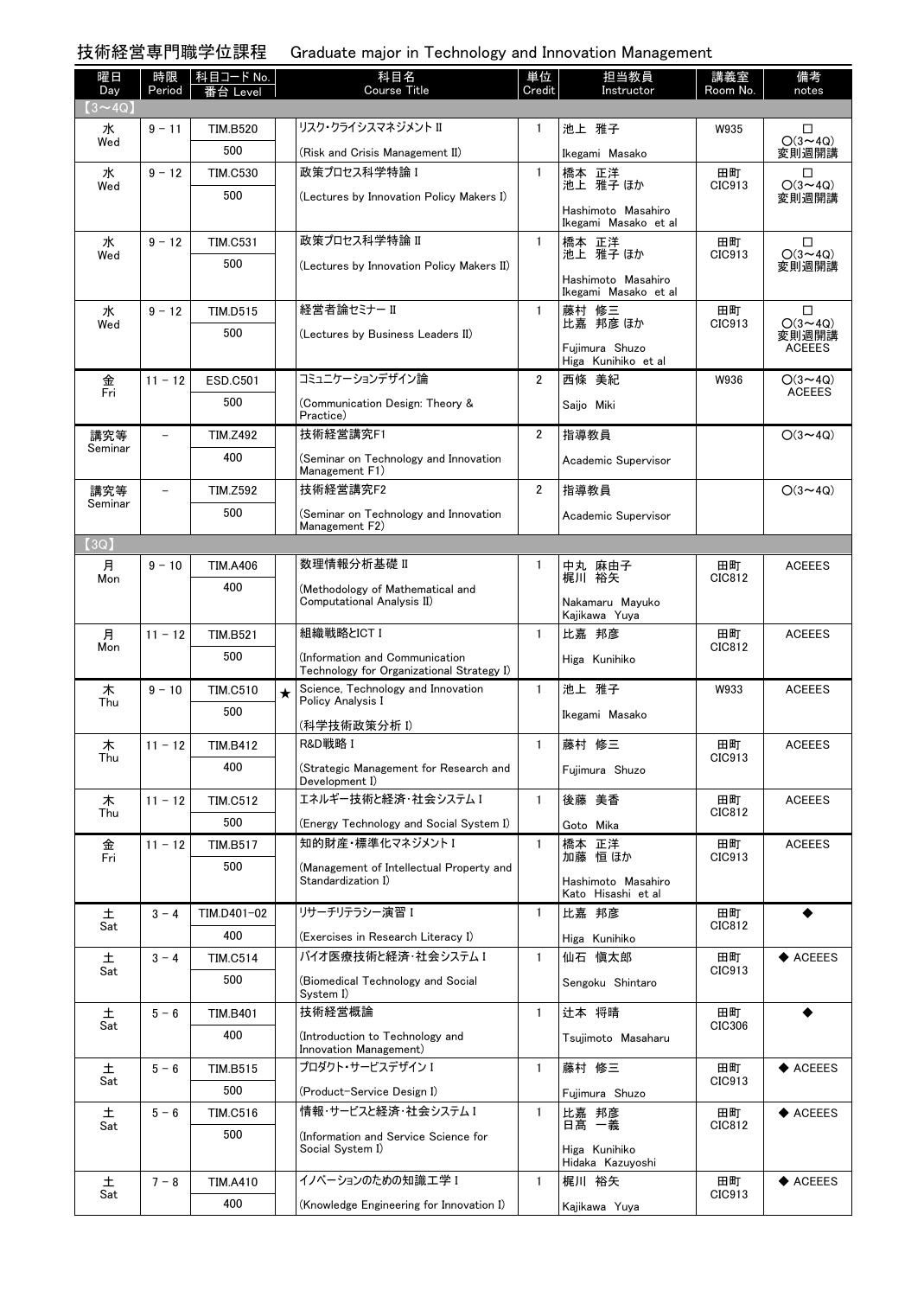技術経営専門職学位課程 Graduate major in Technology and Innovation Management

| 曜日<br>Day         | 時限<br>Period | │科目コード No.<br>番台 Level |         | 科目名<br><b>Course Title</b>                                | 単位<br>Credit | 担当教員<br>Instructor                       | 講義室<br>Room No.                | 備考<br>notes            |
|-------------------|--------------|------------------------|---------|-----------------------------------------------------------|--------------|------------------------------------------|--------------------------------|------------------------|
| (3Q)              |              |                        |         |                                                           |              |                                          |                                |                        |
| 土<br>Sat          | $7 - 8$      | <b>TIM.A530</b>        |         | 技術者倫理 I                                                   | $\mathbf{1}$ | 中村 昌允                                    | 田町<br>CIC812                   |                        |
|                   |              | 500                    |         | (Engineering Ethics I)                                    |              | Nakamura Masayoshi                       |                                |                        |
| 土<br>Sat          | $9 - 10$     | <b>TIM.C412</b>        | $\star$ | Innovation System I                                       | $\mathbf{1}$ | 宮崎 久美子                                   | 田町<br>GIG812                   | ◆ ACEEES               |
|                   |              | 400                    |         | (イノベーションシステム I)                                           |              | Miyazaki Kumiko                          | $\rightarrow$ CIC310           |                        |
| 土<br>Sat          | $9 - 10$     | TIM.D516               |         | アントレプレナーシップと事業創成 I                                        | $\mathbf{1}$ | 仙石 慎太郎<br>※ 末松 千尋                        | 田町<br>CIC913                   | $\blacklozenge$ ACEEES |
|                   |              | 500                    |         | (Entrepreneurship and Business<br>Development I)          |              | Sengoku Shintaro<br>X Suematsu Chihiro   |                                |                        |
| インターン             |              | <b>TIM.E412</b>        |         | 技術経営インターンシップ III                                          | $\mathbf{2}$ | 指導教員                                     |                                |                        |
| シップ<br>Internship |              | 400                    |         | (Technology and Innovation Management<br>Internship III)  |              | Academic Supervisor                      |                                |                        |
| インターン             |              | <b>TIM.E520</b>        |         | 技術経営インターンシップ VII                                          | 6            | 指導教員                                     |                                |                        |
| シップ<br>Internship |              | 500                    |         | (Technology and Innovation Management                     |              | Academic Supervisor                      |                                |                        |
| (4Q)              |              |                        |         | Internship VII)                                           |              |                                          |                                |                        |
| 火                 | $9 - 10$     | <b>TIM.B522</b>        |         | 組織戦略とICT II                                               | $\mathbf{1}$ | 比嘉 邦彦                                    | 田町                             | <b>ACEEES</b>          |
| Tue               |              | 500                    |         | (Information and Communication                            |              | Higa Kunihiko                            | CIC812                         |                        |
|                   |              |                        |         | Technology for Organizational Strategy II)                |              |                                          |                                |                        |
| 火<br>Tue          | $11 - 12$    | <b>TIM.C517</b>        |         | 情報・サービスと経済・社会システム II                                      | $\mathbf{1}$ | 日髙 一義<br>比嘉 邦彦                           | 田町<br>CIC812                   | <b>ACEEES</b>          |
|                   |              | 500                    |         | (Information and Service Science for                      |              |                                          |                                |                        |
|                   |              |                        |         | Social System II)                                         |              | Hidaka Kazuyoshi<br>Higa Kunihiko        |                                |                        |
| 木                 | $9 - 10$     | <b>TIM.C511</b>        | $\star$ | Science, Technology and Innovation                        | $\mathbf{1}$ | 池上 雅子                                    | W933                           | <b>ACEEES</b>          |
| Thu               |              | 500                    |         | Policy Analysis II                                        |              | Ikegami Masako                           |                                |                        |
|                   |              |                        |         | (科学技術政策分析 II)                                             |              |                                          |                                |                        |
| 木<br>Thu          | $11 - 12$    | <b>TIM.B413</b>        |         | R&D戦略 II                                                  | $\mathbf{1}$ | 藤村 修三                                    | 田町<br>CIC913                   | <b>ACEEES</b>          |
|                   |              | 400                    |         | (Strategic Management for Research and<br>Development II) |              | Fujimura Shuzo                           |                                |                        |
| 木                 | $11 - 12$    | <b>TIM.C513</b>        |         | エネルギー技術と経済・社会システム II                                      | $\mathbf{1}$ | 後藤 美香                                    | 田町                             | <b>ACEEES</b>          |
| Thu               |              | 500                    |         | (Energy Technology and Social System II)                  |              | Goto Mika                                | CIC812                         |                        |
| 金<br>Fri          | $11 - 12$    | <b>TIM.B518</b>        |         | 知的財産・標準化マネジメント II                                         | $\mathbf{1}$ | 橋本 正洋                                    | 田町                             | <b>ACEEES</b>          |
|                   |              | 500                    |         | (Management of Intellectual Property and                  |              | 加藤恒ほか                                    | CIC913                         |                        |
|                   |              |                        |         | Standardization II)                                       |              | Hashimoto Masahiro<br>Kato Hisashi et al |                                |                        |
| 土                 | $3 - 4$      | TIM.B416               |         | 経営組織論 I                                                   | $\mathbf{1}$ | 辻本 将晴                                    | 田町                             | $\blacklozenge$ ACEEES |
| Sat               |              | 400                    |         | (Organizational Management I)                             |              | Tsujimoto Masaharu                       | <b>GIG306</b><br>→CIC310       |                        |
| 土                 | $3 - 4$      | TIM.D402-02            |         | リサーチリテラシー演習 II                                            | $\mathbf{1}$ | 佐堀 大輔                                    | 田町                             |                        |
| Sat               |              | 400                    |         | (Exercises in Research Literacy II)                       |              | 比嘉 邦彦                                    | CIC812                         |                        |
|                   |              |                        |         |                                                           |              | Sahori Daisuke                           |                                |                        |
| 土                 | $3 - 4$      | <b>TIM.C515</b>        |         | バイオ医療技術と経済・社会システム II                                      | $\mathbf{1}$ | Higa Kunihiko<br>仙石 慎太郎                  | 田町                             | $\blacklozenge$ ACEEES |
| Sat               |              | 500                    |         | (Biomedical Technology and Social                         |              |                                          | CIC913                         |                        |
|                   |              |                        |         | System II)                                                |              | Sengoku Shintaro                         |                                |                        |
| 土                 | $5 - 6$      | <b>TIM.B417</b>        |         | 経営組織論 II                                                  | $\mathbf{1}$ | 辻本 将晴                                    | 田町<br><b>GIG913</b>            | $\blacklozenge$ ACEEES |
| Sat               |              | 400                    |         | (Organizational Management II)                            |              | Tsujimoto Masaharu                       | $\rightarrow$ CIC812           |                        |
| 土                 | $5 - 6$      | <b>TIM.C413</b>        | $\star$ | Innovation System II                                      | $\mathbf{1}$ | 宮崎 久美子                                   | 田町                             | $\blacklozenge$ ACEEES |
| Sat               |              | 400                    |         | (イノベーションシステム II)                                          |              | Miyazaki Kumiko                          | GIG812<br>→CIC310              |                        |
| 土                 | $7 - 8$      | <b>TIM.A411</b>        |         | イノベーションのための知識工学 II                                        | $\mathbf{1}$ | 梶川 裕矢                                    | 田町                             | $\blacklozenge$ ACEEES |
| Sat               |              | 400                    |         | (Knowledge Engineering for Innovation II)                 |              | Kajikawa Yuya                            | CIC913                         |                        |
| 土                 | $7 - 8$      | <b>TIM.A531</b>        |         | 技術者倫理 II                                                  | $\mathbf{1}$ | 中村 昌允                                    | 田町                             |                        |
| Sat               |              | 500                    |         | (Engineering Ethics II)                                   |              | Nakamura Masayoshi                       | CIC812<br>$\rightarrow$ CIC310 |                        |
| 土                 | $9 - 10$     | TIM.B516               |         | プロダクト・サービスデザイン II                                         | $\mathbf{1}$ | 日髙 一義                                    | 田町                             | $\blacklozenge$ ACEEES |
| Sat               |              | 500                    |         | (Product-Service Design II)                               |              | Hidaka Kazuyoshi                         | CIC812                         |                        |
| 土                 | $9 - 10$     | <b>TIM.D517</b>        |         | アントレプレナーシップと事業創成 II                                       | $\mathbf{1}$ | 仙石 慎太郎                                   | 田町                             | $\blacklozenge$ ACEEES |
| Sat               |              | 500                    |         | (Entrepreneurship and Business                            |              | ※ 末松 千尋                                  | CIC913                         |                        |
|                   |              |                        |         | Development II)                                           |              | Sengoku Shintaro<br>X Suematsu Chihiro   |                                |                        |